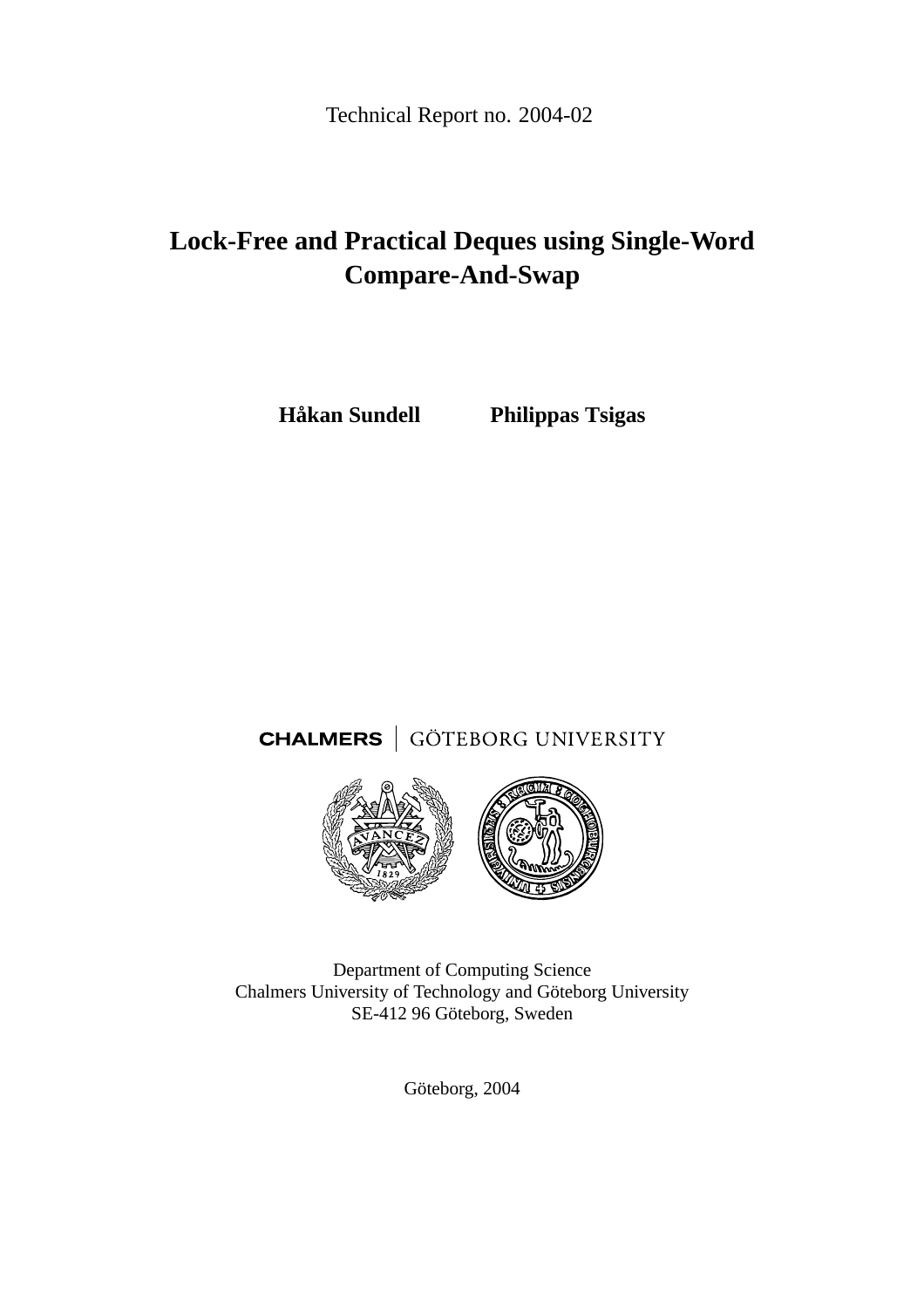

Technical Report in Computing Science at Chalmers University of Technology and Göteborg University

Technical Report no. 2004-02 ISSN: 1650-3023

Department of Computing Science Chalmers University of Technology and Göteborg University SE-412 96 Göteborg, Sweden

Göteborg, Sweden, 2004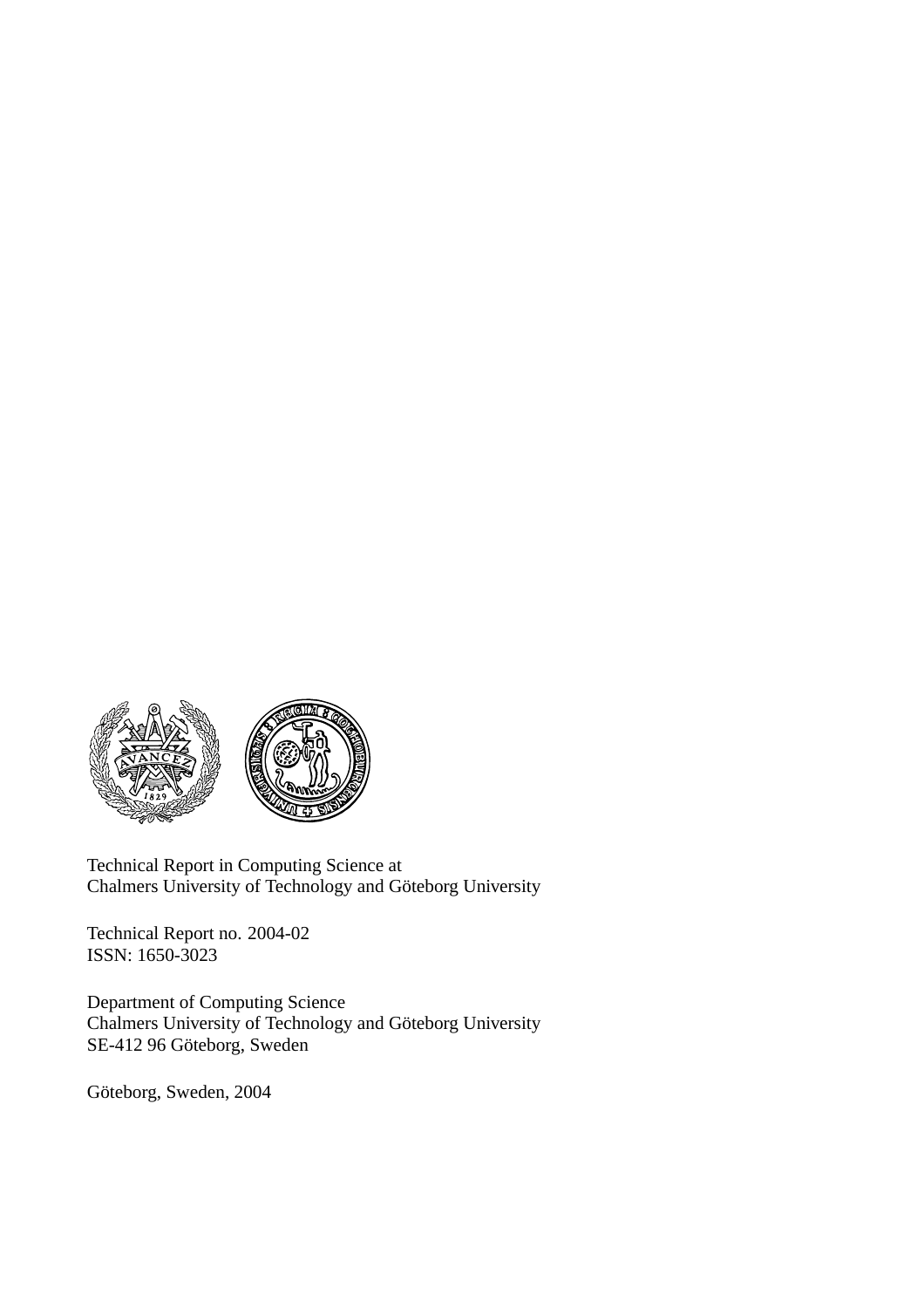#### **Abstract**

*We present an efficient and practical lock-free implementation of a concurrent deque that is disjoint-parallel accessible and uses atomic primitives which are available in modern computer systems. Previously known lock-free algorithms of deques are either based on non-available atomic synchronization primitives, only implement a subset of the functionality, or are not designed for disjoint accesses. Our algorithm is based on a doubly linked list, and only requires single-word compare-and-swap atomic primitives, even for dynamic memory sizes. We have performed an empirical study using full implementations of the most efficient algorithms of lock-free deques known. For systems with low concurrency, the algorithm by Michael shows the best performance. However, as our algorithm is designed for disjoint accesses, it performs significantly better on systems with high concurrency and non-uniform memory architecture.*

## **1 Introduction**

A deque (i.e. double-ended queue) is a fundamental data structure. For example, deques are often used for implementing the ready queue used for scheduling of tasks in operating systems. A deque supports four operations, the *PushRight*, the *PopRight*, the *PushLeft*, and the *PopLeft* operation. The abstract definition of a deque is a list of values, where the *PushRight/PushLeft* operation adds a new value to the right/left edge of the list. The *PopRight/PopLeft* operation correspondingly removes and returns the value on the right/left edge of the list.

To ensure consistency of a shared data object in a concurrent environment, the most common method is mutual exclusion, i.e. some form of locking. Mutual exclusion degrades the system's overall performance [15] as it causes blocking, i.e. other concurrent operations can not make any progress while the access to the shared resource is blocked by the lock. Mutual exclusion can also cause deadlocks, priority inversion and even starvation.

Researchers have addressed these problems by proposing non-blocking algorithms for shared data objects. Nonblocking methods do not involve mutual exclusion, and therefore do not suffer from the problems that blocking could generate. Lock-free implementations are nonblocking and guarantee that regardless of the contention caused by concurrent operations and the interleaving of their sub-operations, always at least one operation will progress. However, there is a risk for starvation as the progress of some operations could cause some other operations to never finish. Wait-free [8] algorithms are lock-free and moreover they avoid starvation as well, as all operations are then guaranteed to finish in a limited number of their own steps. Recently, researchers also include obstructionfree [9] implementations to be non-blocking, although this kind of implementation is weaker than lock-free and thus does not guarantee progress of any concurrent operation.

The implementation of a lock-based concurrent deque is a trivial task, and can preferably be constructed using either a doubly linked list or a cyclic array, protected with either a single lock or with multiple locks where each lock protects a part of the shared data structure. To the best of our knowledge, there exists no implementations of wait-free deques, but several lock-free implementations have been proposed. However, all previously lock-free deques lack in several important aspects, as they either only implement a subset of the operations that are normally associated with a deque and have concurrency restrictions<sup>1</sup> like Arora et al [2], or are based on atomic hardware primitives like Double-Word Compare-And-Swap  $(CAS2)^2$  which is not available in modern computer systems. Greenwald [5] presented a CAS2-based deque implementation, and there is also a publication series of a CAS2-based deque implementation [1],[4] with the latest version by Martin et al [12]. Independently of our work, Michael [13] has developed a deque implementation based on Compare-And-Swap  $(CAS)^3$ . However, it is not disjoint-parallel accessible as all operations have to synchronize, even though they operate on different ends of the deque. Secondly, in order to use dynamic maximum deque sizes it requires an extended CAS-operation that can atomically operate on two adjacent words, which is not available $4$  on all modern platforms.

In this paper we present a lock-free algorithm of a concurrent deque that is disjoint-parallel accessible<sup>5</sup> (in the sense that operations on different ends of the deque do not necessarily interfere with each other) and implemented using common synchronization primitives that are available in modern systems. It can be extended to use dynamic maximum deque sizes (in the presence of a lock-free dynamic memory handler), still using normal CAS-operations. The algorithm is described in detail later in this paper, and the aspects concerning the underlying lock-free memory management are also presented. The precise semantics of the operations are defined and we give a proof that our implementation is lock-free and linearizable [10].

<sup>&</sup>lt;sup>1</sup>The algorithm by Arora et al does not support push operations on both ends, and does not allow concurrent invocations of the push operation and a pop operation on the opposite end.

 ${}^{2}$ A CAS2 operations can atomically read-and-possibly-update the contents of two non-adjacent memory words. This operation is also sometimes called DCAS in the literature.

<sup>&</sup>lt;sup>3</sup>The standard CAS operation can atomically read-and-possibly-update the contents of a single memory word

<sup>&</sup>lt;sup>4</sup>It is available on the Intel IA-32, but not on the Sparc or MIPS microprocessor architectures.

<sup>5</sup>There is a general and formal definition called disjoint-access-parallel by Israeli and Rappoport [11]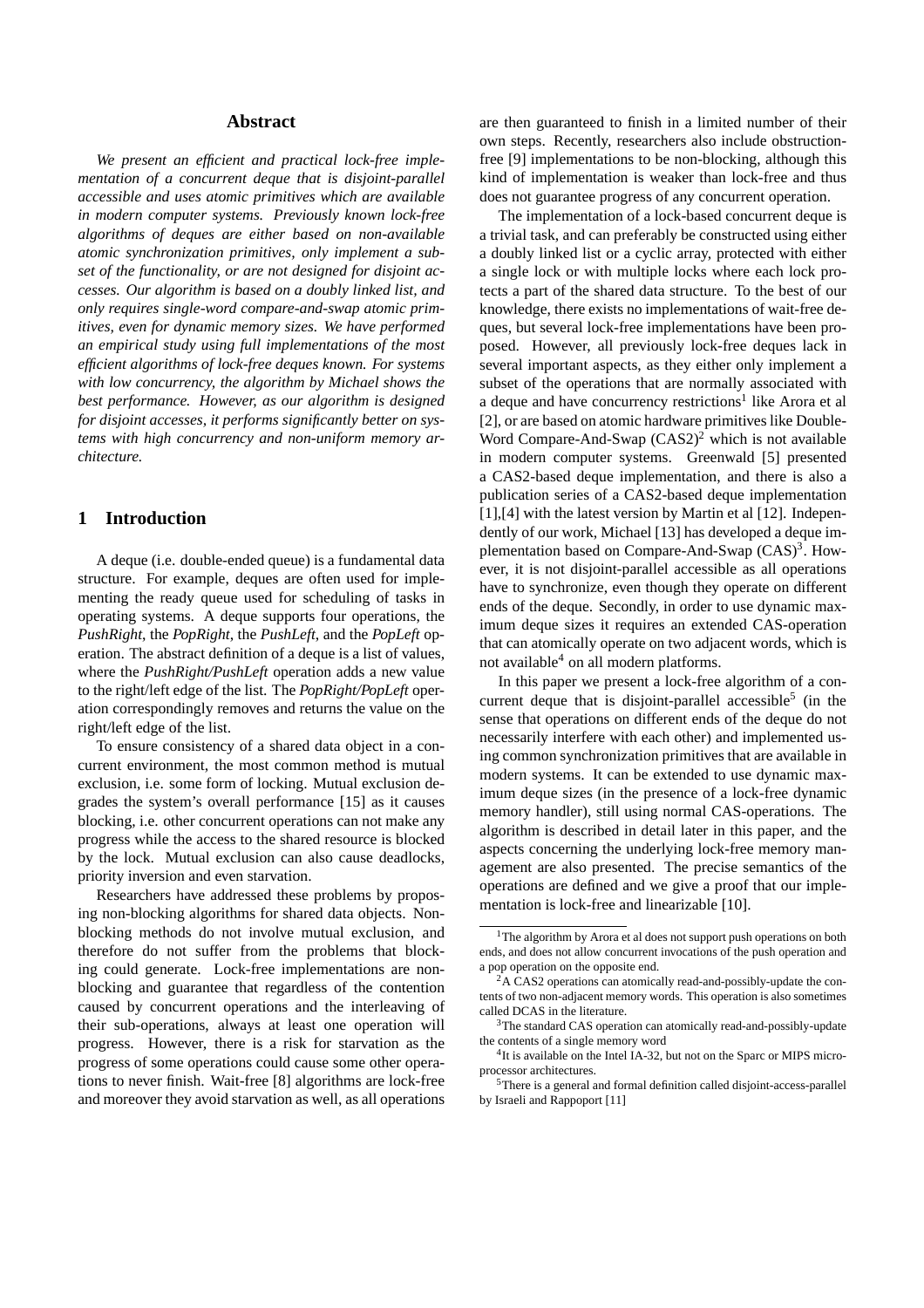

**Figure 1. Shared Memory Multiprocessor System Structure**

We have performed experiments that compare the performance of our algorithm with two of the most efficient algorithms of lock-free deques known; [13] and [12], the latter implemented using results from [3] and [6]. Experiments were performed on three different multiprocessor system equipped with either 2,4 or 29 processors. All of the systems are using different operating systems. Our results show that the CAS-based algorithms outperforms the  $CAS2$ -based implementations<sup>6</sup> for any number of threads, and for the system with full concurrency and non-uniform memory architecture our algorithm performs significantly better than the algorithm in [13].

The rest of the paper is organized as follows. In Section 2 we describe the type of systems that our implementation is aimed for. The actual algorithm is described in Section 3. In Section 4 we define the precise semantics for the operations on our implementation, and show their correctness by proving the lock-free and linearizability properties. The experimental evaluation is presented in Section 5. We conclude the paper with Section 6.

## **2 System Description**

A typical abstraction of a shared memory multiprocessor system configuration is depicted in Figure 1. Each node of the system contains a processor together with its local memory. All nodes are connected to the shared memory via an interconnection network. A set of cooperating tasks is running on the system performing their respective operations. Each task is sequentially executed on one of the processors, while each processor can serve (run) many tasks at a time. The co-operating tasks, possibly running on different processors, use shared data objects built in the shared memory to co-ordinate and communicate. Tasks synchronize their operations on the shared data objects through sub-operations on top of a cache-coherent shared memory. The shared memory may not though be **function** TAS(value:**pointer to word**):**boolean atomic do if** \*value=0 **then**  $*$ value:=1: **return true**; **else return false**;

**procedure** FAA(address:**pointer to word**, number:**integer**) **atomic do** \*address := \*address + number;

**function** CAS(address:**pointer to word**, oldvalue:**word**, newvalue:**word**):**boolean atomic do if** \*address = oldvalue **then** \*address := newvalue;

**return true**;

**else return false**;

**Figure 2. The Test-And-Set (TAS), Fetch-And-Add (FAA) and Compare-And-Swap (CAS) atomic primitives.**



## **Figure 3. Concurrent insert and delete operation can delete both nodes.**

uniformly accessible for all nodes in the system; processors can have different access times on different parts of the memory.

## **3 Algorithm**

The algorithm is based on a doubly-linked list data structure. To use the data structure as a deque, every node contains a value. The fields of each node item are described in Figure 4 as it is used in this implementation.

In order to make the deque construction concurrent and non-blocking, we are using three of the standard atomic synchronization primitives, Test-And-Set (TAS), Fetch-And-Add (FAA) and Compare-And-Swap (CAS). Figure 2 describes the specification of these primitives which are available in most modern platforms.

To insert or delete a node from the list we have to change the respective set of prev and next pointers. These have to be changed consistently, but not necessarily all at once. Our

<sup>6</sup>The CAS2 operation was implemented in software, using either mutual exclusion or the results from [6], which presented an software CAS*n* (CAS for *n* non-adjacent words) implementation.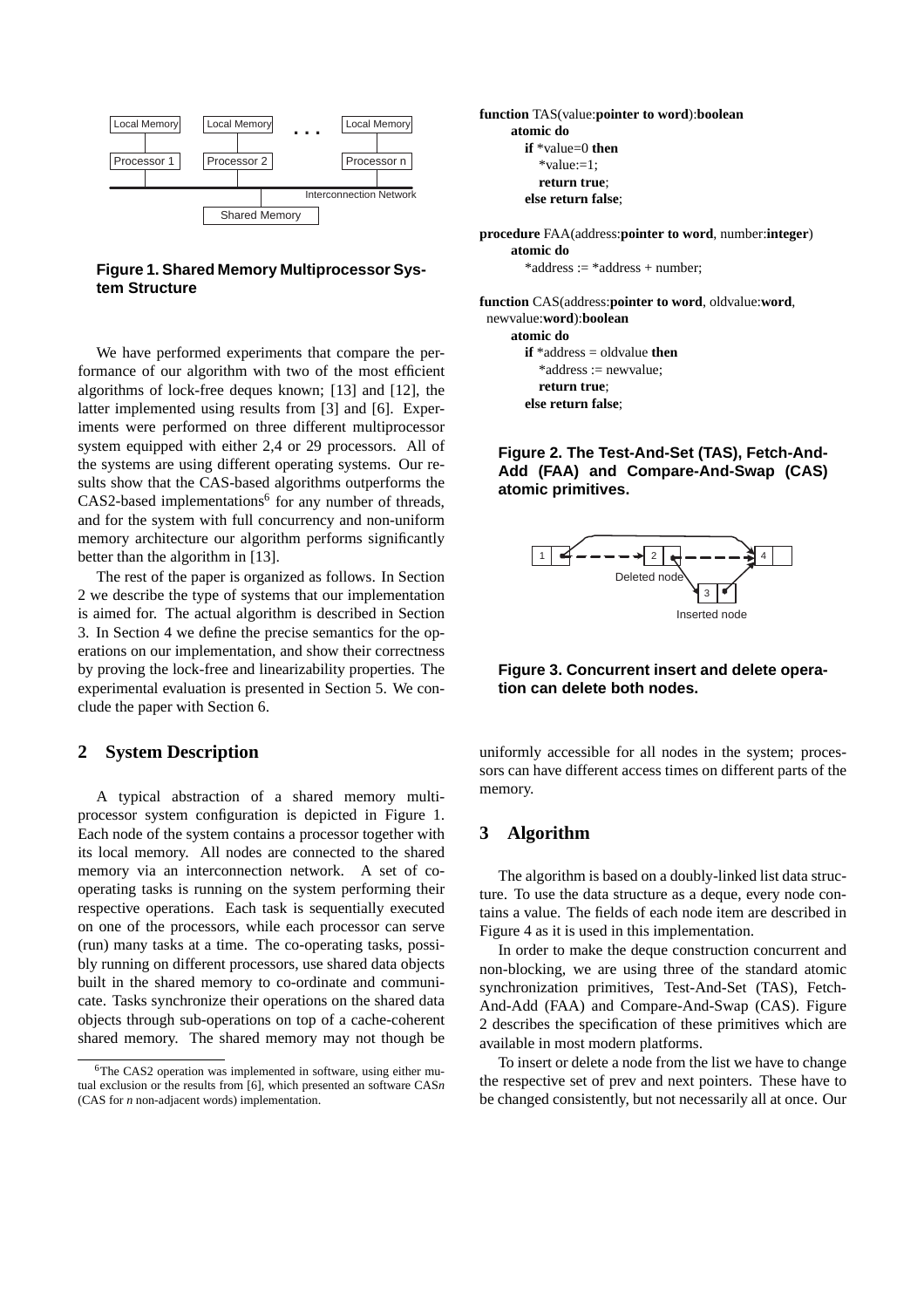solution is to treat the doubly-linked list as being a singlylinked list with auxiliary information in the prev pointers, with the next pointers being updated before the prev pointers. Thus, the next pointers always form a consistent singlylinked list, but the prev pointers only give hints for where to find the previous node. This is possible because of the observation that a "late" non-updated prev pointer will always point to a node that is directly or some steps previous of the current node, and from that "hint" position it is always possible to traverse<sup>7</sup> through the next pointers to reach the directly previous node.

One problem, that is general for non-blocking implementations that are based on the singly-linked list structure, arises when inserting a new node into the list. Because of the linked-list structure one has to make sure that the previous node is not about to be deleted. If we are changing the next pointer of this previous node atomically with CAS, to point to the new node, and then immediately afterwards the previous node is deleted - then the new node will be deleted as well, as illustrated in Figure 3. There are several solutions to this problem. One solution is to use the CAS2 operation as it can change two pointers atomically, but this operation is not available in any modern multiprocessor system. A second solution is to insert auxiliary nodes [17] between every two normal nodes, and the latest method introduced by Harris [7] is to use a deletion mark. This deletion mark is updated atomically together with the next pointer. Any concurrent insert operation will then be notified about the possibly set deletion mark, when its CAS operation will fail on updating the next pointer of the to-be-previous node. For our doubly-linked list we need to be informed also when inserting using the prev pointer. In order to be able to atomically update both the prev and the next pointer together with the deletion mark, all of these have to be put together in one memory word. For a 32-bit word this means a maximum of 32 768 (or 2 147 483 648 for a 64-bit word) possibly addressable nodes using the prev or next pointers. However, as will be shown later in Section 3.4, the algorithm can easily be extended to handle dynamic maximum sizes, thus making this limit obsolete.

#### **3.1 Memory Management**

As we are concurrently (with possible preemptions) traversing nodes that will be continuously allocated and reclaimed, we have to consider several aspects of memory management. No node should be reclaimed and then later re-allocated while some other process is (or will be) traversing that node. This can be solved for example by careful reference counting. We have selected the lock-free memory management scheme invented by Valois [17] and corrected by Michael and Scott [14], which makes use of the FAA and CAS atomic synchronization primitives. Using this scheme we can assure that a node can only be reclaimed when there is no prev or next pointer in the list that points to it. One problem with this scheme is that it can not handle cyclic garbage (i.e. 2 or more nodes that should be recycled but reference each other, and therefore each node keeps a positive reference count, although they are not referenced by the main structure). Our solution is to make sure to break potential cyclic references directly before a node is possibly recycled.

Another memory management issue is how to dereference pointers safely. If we simply de-reference the pointer, it might be that the corresponding node has been reclaimed before we could access it. It can also be that the deletion mark that is connected to the prev or next pointer was set, thus marking that the node is deleted. The following functions are defined for safe handling of the memory management:

**function** MALLOC\_NODE() :**pointer to** Node

**function** READ\_PREV(address:**pointer to** Link) :**pointer to** Node

**function** READ\_NEXT(address:**pointer to** Link) :**pointer to** Node

**function** READ\_PREV\_DEL(address:**pointer to** Link) :**pointer to** Node

**function** READ\_NEXT\_DEL(address:**pointer to** Link) :**pointer to** Node

**function** COPY\_NODE(node:**pointer to** Node) :**pointer to** Node

**procedure** RELEASE\_NODE(node:**pointer to** Node)

The function *MALLOC\_NODE* allocates a new node from the memory pool of pre-allocated nodes. The function *RELEASE\_NODE* decrements the reference counter on the corresponding given node. If the reference count reaches zero, the function then calls the *ReleaseReferences* function that will recursively call *RELEASE\_NODE* on the nodes that this node has owned pointers to, and then it reclaims the node. The function *COPY\_NODE* increases the reference counter for the corresponding given node. *READ\_PREV*, *READ\_PREV\_DEL*, *READ\_NEXT* and *READ\_NEXT\_DEL* atomically de-references the given link in the corresponding direction and increases the reference counter for the corresponding node. In case the deletion mark of the link is set, the functions *READ\_PREV* and *READ\_NEXT* return NULL.

#### **3.2 Pushing and Popping Nodes**

The *PushLeft* operation, see Figure 4, first repeatingly tries in lines L4-L15 to insert the new node (*node*) between

<sup>&</sup>lt;sup>7</sup>As will be shown later, we have defined the deque data structure in a way that makes it possible to traverse even through deleted nodes, as long as they are referenced in some way.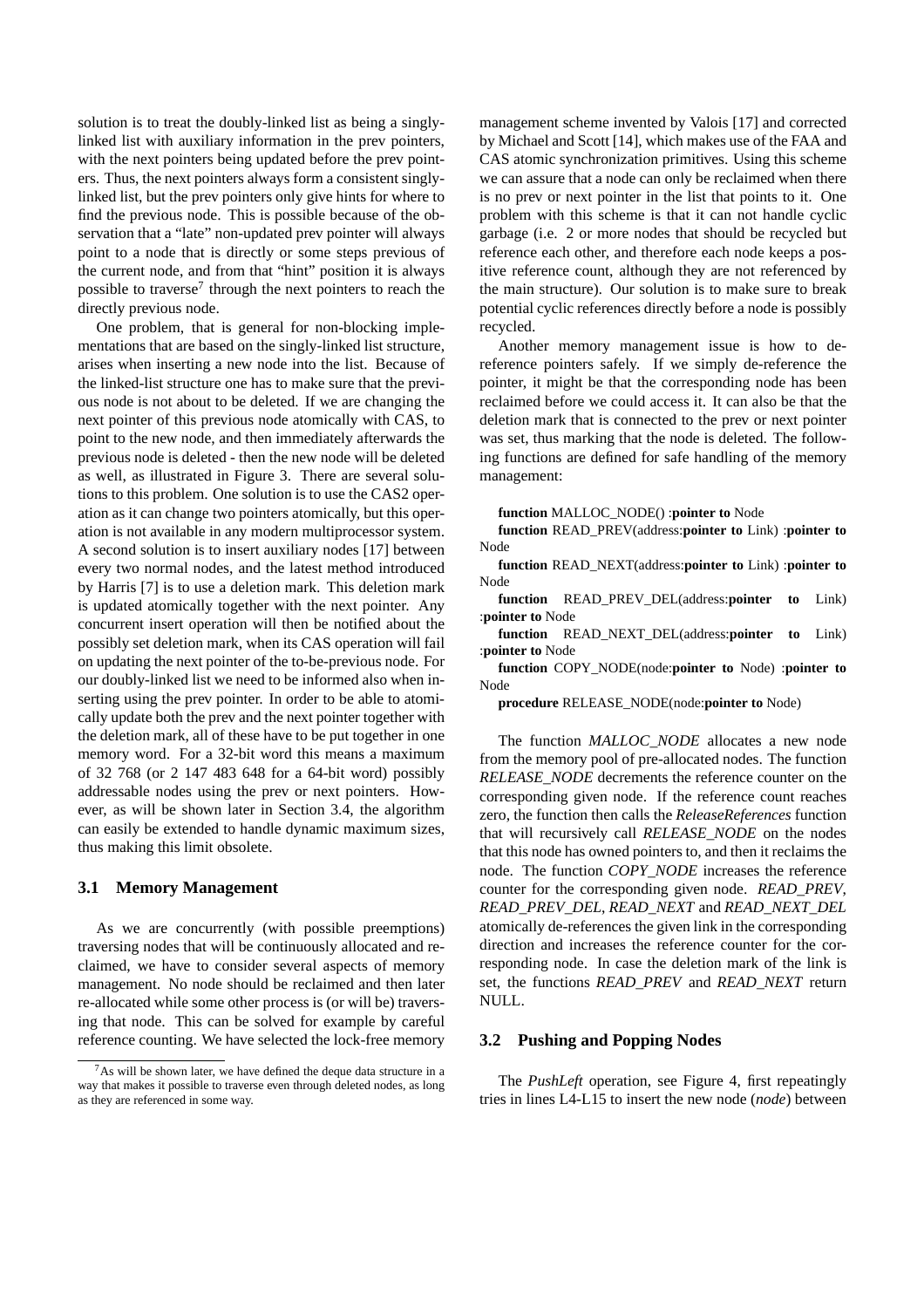| union Link      |                                                                                                  | procedure PushCommon(node: pointer to No |                                                       |
|-----------------|--------------------------------------------------------------------------------------------------|------------------------------------------|-------------------------------------------------------|
|                 | ⊥: word                                                                                          | P <sub>1</sub>                           | while true do                                         |
|                 | $\langle prev, next, d \rangle$ : $\langle pointer to Node, pointer to Node, boolean \rangle$ P2 |                                          | $link1:=nextlink:$                                    |
|                 |                                                                                                  | P <sub>3</sub>                           | $link2:=\langle node, link1.next, false \rangle;$     |
|                 | structure Node                                                                                   | P4                                       | if $link1.d = true$ or node.link.d = true             |
|                 | value: pointer to word                                                                           | P <sub>5</sub>                           | or node.link.next $\neq$ next then                    |
|                 | link: union Link                                                                                 | P <sub>6</sub>                           | break:                                                |
|                 |                                                                                                  | P7                                       | if CAS(&next.link,link1,link2) then                   |
|                 | // Global variables                                                                              | P8                                       | COPY_NODE(node);                                      |
|                 | head, tail: pointer to Node                                                                      | P <sub>9</sub>                           | RELEASE_NODE(link1.prev);                             |
|                 | // Local variables                                                                               | P <sub>10</sub>                          | if node.link. $d = true$ then                         |
|                 | node, prev, prev2, next, next2: pointer to Node                                                  | P11                                      | prev2:=COPY_NODE(node);                               |
|                 | link1, link2, lastlink: union Link                                                               | P <sub>12</sub>                          | prev2:=HelpInsert(prev2,next);                        |
|                 |                                                                                                  | P13                                      | RELEASE_NODE(prev2);                                  |
|                 | function CreateNode(value:pointer to word):pointer to Node                                       | P <sub>14</sub>                          | break:                                                |
| C1              | node:=MALLOC_NODE();                                                                             | P <sub>15</sub>                          | Back-Off                                              |
| C <sub>2</sub>  | node.value:=value;                                                                               | P <sub>16</sub>                          | RELEASE_NODE(next);                                   |
| C <sub>3</sub>  | return node:                                                                                     | P17                                      | RELEASE_NODE(node);                                   |
|                 | procedure ReleaseReferences(node:pointer to Node)                                                |                                          | function PopLeft(): pointer to word                   |
| RR1             | RELEASE_NODE(node.link.prev);                                                                    | PL1                                      | prev:=COPY_NODE(head);                                |
| RR <sub>2</sub> | RELEASE_NODE(node.link.next);                                                                    | PL2                                      | while true do                                         |
|                 |                                                                                                  | PL <sub>3</sub>                          | node:=READ_NEXT(&prev.link);                          |
|                 | procedure PushLeft(value: pointer to word)                                                       | PL4                                      | <b>if</b> node $=$ tail <b>then</b>                   |
| L1              | node:=CreateNode(value);                                                                         | PL5                                      | RELEASE_NODE(node);                                   |
| $\rm L2$        | prev:=COPY_NODE(head);                                                                           | PL6                                      | RELEASE_NODE(prev);                                   |
| L <sub>3</sub>  |                                                                                                  | PL7                                      |                                                       |
|                 | next:=READ_NEXT(&prev.link);                                                                     |                                          | return $\perp$ ;                                      |
| L4              | while true do                                                                                    | PL <sub>8</sub>                          | $link1:=node-link;$                                   |
| L5              | $link1:=prevlink;$                                                                               | PL9                                      | if $link1.d = true$ then                              |
| L <sub>6</sub>  | <b>if</b> link1.next $\neq$ next <b>then</b>                                                     | <b>PL10</b>                              | DeleteNext(node);                                     |
| L7              | RELEASE_NODE(next);                                                                              | PL <sub>11</sub>                         | RELEASE_NODE(node);                                   |
| L8              | next:=READ_NEXT(&prev.link);                                                                     | PL12                                     | continue;                                             |
| L9              | continue:                                                                                        | <b>PL13</b>                              | next:=COPY_NODE(link1.next);                          |
| L10             | $node .link:=\langle prev, link1.next, false \rangle;$                                           | PL14                                     | $link2:=\langle link1.prev, link1.next, true \rangle$ |
| L11             | $link2:=\langle link1.\text{prev},\text{node},\text{false}\rangle;$                              | <b>PL15</b>                              | if CAS(&node.link,link1,link2) then                   |
| L12             | if CAS(&prev.link,link1,link2) then                                                              | PL16                                     | DeleteNext(node);                                     |
| L13             | COPY_NODE(node);                                                                                 | <b>PL17</b>                              | prev:=HelpInsert(prev,next);                          |
| L14             | break;                                                                                           | <b>PL18</b>                              | RELEASE_NODE(prev);                                   |
| L15             | Back-Off                                                                                         | PL19                                     | RELEASE_NODE(next);                                   |
| L16             | PushCommon(node,next);                                                                           | <b>PL20</b>                              | value:=node.value;                                    |
|                 |                                                                                                  | PL21                                     | break;                                                |
|                 | procedure PushRight(value: pointer to word)                                                      | <b>PL22</b>                              | RELEASE_NODE(node);                                   |
| R1              | node:=CreateNode(value);                                                                         | PL <sub>23</sub>                         | RELEASE_NODE(next);                                   |
| R2              | next:=COPY_NODE(tail);                                                                           | PL24                                     | Back-Off                                              |
| R <sub>3</sub>  | prev:=READ_PREV(&next.link);                                                                     |                                          | PL25 RemoveCrossReference(node);                      |
| R4              | while true do                                                                                    |                                          | PL26 RELEASE_NODE(node);                              |
| R <sub>5</sub>  | link1:=prev.link;                                                                                |                                          | PL27 return value;                                    |
| R <sub>6</sub>  | <b>if</b> link1.next $\neq$ next or prevlink.d = true then                                       |                                          |                                                       |
| R7              | prev:=HelpInsert(prev,next);                                                                     |                                          | function PopRight(): pointer to word                  |
|                 |                                                                                                  |                                          |                                                       |
| ${\bf R8}$      | continue;                                                                                        | PR <sub>1</sub>                          | next:=COPY_NODE(tail);                                |
| R9              | $node .link:=\langle prev, link1.next, false \rangle;$                                           | PR <sub>2</sub>                          | while true do                                         |
| R10             | $link2:=\langle link1.\text{prev},\text{node},\text{false}\rangle;$                              | PR <sub>3</sub>                          | node:=READ_PREV(&next.link);                          |
| R11             | if CAS(&prev.link,link1,link2) then                                                              | PR <sub>4</sub>                          | link1:=node.link;                                     |
| R <sub>12</sub> | COPY_NODE(node);                                                                                 | PR <sub>5</sub>                          | <b>if</b> link1.next $\neq$ next or link1.d = true    |
| R13             | break;                                                                                           | PR6                                      | node:=HelpInsert(node,next);                          |
| R14             | Back-Off                                                                                         | PR7                                      | RELEASE_NODE(node);                                   |
| R <sub>15</sub> | PushCommon(node,next);                                                                           | PR8                                      | continue;                                             |
|                 |                                                                                                  |                                          |                                                       |

## **procedure pointer to** Node, next: **pointer to** Node) t.link; de,link1.next,**false**);  $=$  **true or** node.link.d  $=$  **true**  $\text{ink.next} \neq \text{next} \text{ then}$

# **Figure 4. The algorithm, part 1(2).**

#### fighter to word  $NODE(tail);$

- 
- 
- AD\_PREV(&next.link);
- le.link:
- $ext{\ } \neq$  next **or** link1.d = **true then**
- $leh[Inset(node,next);$
- SE\_NODE(node);
-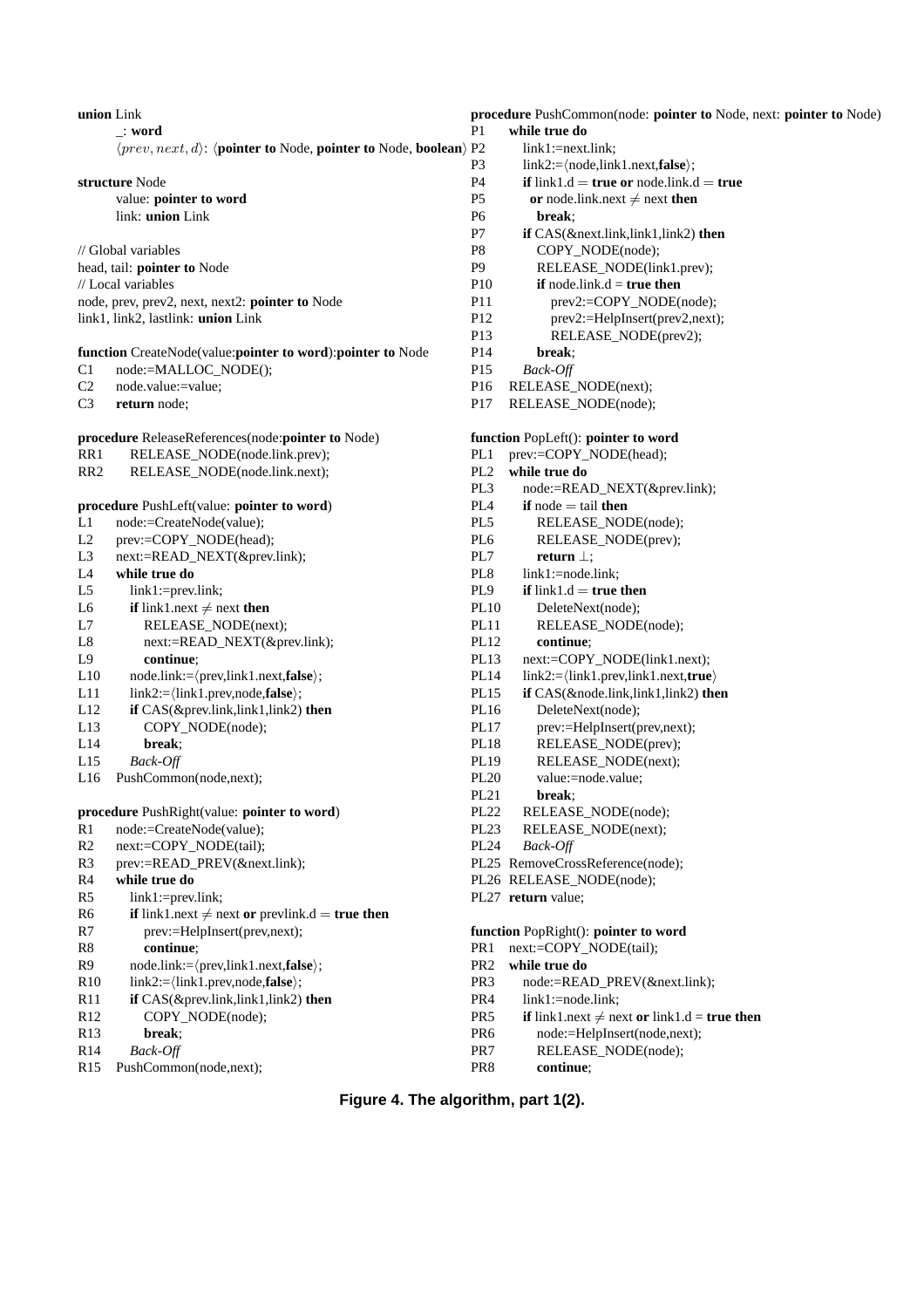| PR9              | if node $=$ head then                                    |
|------------------|----------------------------------------------------------|
| PR <sub>10</sub> | RELEASE_NODE(next);                                      |
| PR <sub>11</sub> | RELEASE_NODE(node);                                      |
| PR <sub>12</sub> | return $\perp$ ;                                         |
| PR <sub>13</sub> | prev:=COPY_NODE(link1.prev);                             |
| PR <sub>14</sub> | $link2:=\langle link1ه1, prev, link1.next, true \rangle$ |
| PR <sub>15</sub> | if CAS(&node.link,link1,link2) then                      |
| PR <sub>16</sub> | DeleteNext(node);                                        |
| PR17             | prev:=HelpInsert(prev,next);                             |
| PR <sub>18</sub> | RELEASE_NODE(prev);                                      |
| PR <sub>19</sub> | RELEASE_NODE(next);                                      |
| <b>PR20</b>      | value:=node.value;                                       |
| PR <sub>21</sub> | break:                                                   |
| PR <sub>22</sub> | RELEASE_NODE(prev);                                      |
| PR <sub>23</sub> | RELEASE_NODE(node);                                      |
| PR <sub>24</sub> | Back-Off                                                 |
|                  | PR25 RemoveCrossReference(node);                         |
|                  | PR26 RELEASE_NODE(node);                                 |
|                  | PR27 return value;                                       |
|                  |                                                          |
|                  | procedure DeleteNext(node: pointer to Node)              |
| DN1              | lastlink.d:=true;                                        |
| DN <sub>2</sub>  | prev:=READ_PREV_DEL(&node.link);                         |
| DN3              | next:=READ_NEXT_DEL(&node.link);                         |
| DN4              | while true do                                            |
| DN5              | if $prev = next$ then break;                             |
| DN6              | if next.link. $d = true$ then                            |
| DN7              | next2:=READ_NEXT_DEL(&next.link);                        |
| DN8              | RELEASE_NODE(next);                                      |
| DN9              | $next:=next2;$                                           |
| DN10             | continue:                                                |
| DN11             | prev2:=READ_NEXT(&prev.link);                            |
| DN12             | if $prev2 = NULL$ then                                   |
| DN <sub>13</sub> | if lastlink. $d =$ false then                            |
| DN <sub>14</sub> | DeleteNext(prev);                                        |
| DN <sub>15</sub> | lastlink.d:=true;                                        |
| DN <sub>16</sub> | prev2:=READ_PREV_DEL(&prev.link);                        |
| DN <sub>17</sub> | RELEASE_NODE(prev);                                      |
| <b>DN18</b>      | prev:=prev2;                                             |
| DN <sub>19</sub> | continue:                                                |
| <b>DN20</b>      | $link1:=\langle prevlink.prev,prev2, false \rangle;$     |
| <b>DN21</b>      | if prev2 $\neq$ node then                                |
| <b>DN22</b>      | lastlink.d:=false:                                       |
| DN <sub>23</sub> | RELEASE_NODE(prev);                                      |
| DN <sub>24</sub> | prev:=prev2;                                             |
| <b>DN25</b>      | continue;                                                |
| DN <sub>26</sub> | RELEASE_NODE(prev2);                                     |
| DN27             | link2:=\link1.prev,node.link.next,false\;                |
| DN28             | if CAS(&prev.link,link1,link2) then                      |
| DN29             | COPY_NODE(link2.next);                                   |
| <b>DN30</b>      | RELEASE_NODE(node);                                      |
| DN31             | break;                                                   |
| <b>DN32</b>      | Back-Off                                                 |

|                  | DN33 RELEASE_NODE(prev);                                                              |
|------------------|---------------------------------------------------------------------------------------|
|                  | DN34 RELEASE_NODE(next);                                                              |
|                  | function HelpInsert(prev: pointer to Node, node: pointer to Node)<br>:pointer to Node |
| HH1              | lastlink.d:=true;                                                                     |
| HI <sub>2</sub>  | while true do                                                                         |
| HI3              | prev2:=READ_NEXT(&prev.link);                                                         |
| HI4              | if $prev2 = NULL$ then                                                                |
| HI5              | if lastlink. $d =$ false then                                                         |
| HI6              | DeleteNext(prev);                                                                     |
| HI7              | lastlink.d:=true;                                                                     |
| HI8              | prev2:=READ_PREV_DEL(&prev.link);                                                     |
| HI9              |                                                                                       |
|                  | RELEASE_NODE(prev);                                                                   |
| HI <sub>10</sub> | $prev:=prev2;$                                                                        |
| HI11             | continue;                                                                             |
| HI12             | $link1:=nodelink;$<br><b>if</b> link1. $d =$ <b>true then</b>                         |
| HI13             |                                                                                       |
| HI14             | RELEASE_NODE(prev2);                                                                  |
| HI15             | break;                                                                                |
| HI16             | <b>if</b> prev2 $\neq$ node <b>then</b>                                               |
| HI17             | lastlink.d:=false;                                                                    |
| HI18             | RELEASE_NODE(prev);                                                                   |
| HI19             | $prev:=prev2;$                                                                        |
| HI20             | continue;                                                                             |
| HI21             | RELEASE_NODE(prev2);                                                                  |
| HI22             | $link2:=\langle prev, link1.next, false \rangle;$                                     |
| HI23             | if CAS(&node.link,link1,link2) then                                                   |
| HI24             | COPY_NODE(prev);                                                                      |
| HI25             | RELEASE_NODE(link1.prev);                                                             |
| HI26             | if prev.link. $d = true$ then continue;                                               |
| HI27             | break:                                                                                |
| HI28             | Back-Off                                                                              |
| HI29             | return prev;                                                                          |
|                  |                                                                                       |
|                  | procedure RemoveCrossReference(node: pointer to Node)                                 |
| RC1              | while true do                                                                         |
| RC <sub>2</sub>  | $link1:=nodelink;$                                                                    |
| RC3              | prev:=link1.prev;                                                                     |
| RC4              | if prev.link. $d = true$ then                                                         |
| RC5              | prev2:=READ_PREV_DEL(&prev.link);                                                     |
| RC6              | $node .link:=\langle prev2, link1.next, true \rangle;$                                |
| RC7              | RELEASE_NODE(prev);                                                                   |
| RC8              | continue;                                                                             |
| RC9              | next:=link1.next;                                                                     |
| <b>RC10</b>      | if $next-link.d = true then$                                                          |
| RC11             | next2:=READ_NEXT_DEL(&next.link);                                                     |
| RC12             | node.link:=\link1.prev,next2,true\;                                                   |
| RC13             | RELEASE_NODE(next);                                                                   |
| RC14             | continue;                                                                             |
| RC15             | break:                                                                                |

**Figure 5. The algorithm, part 2(2).**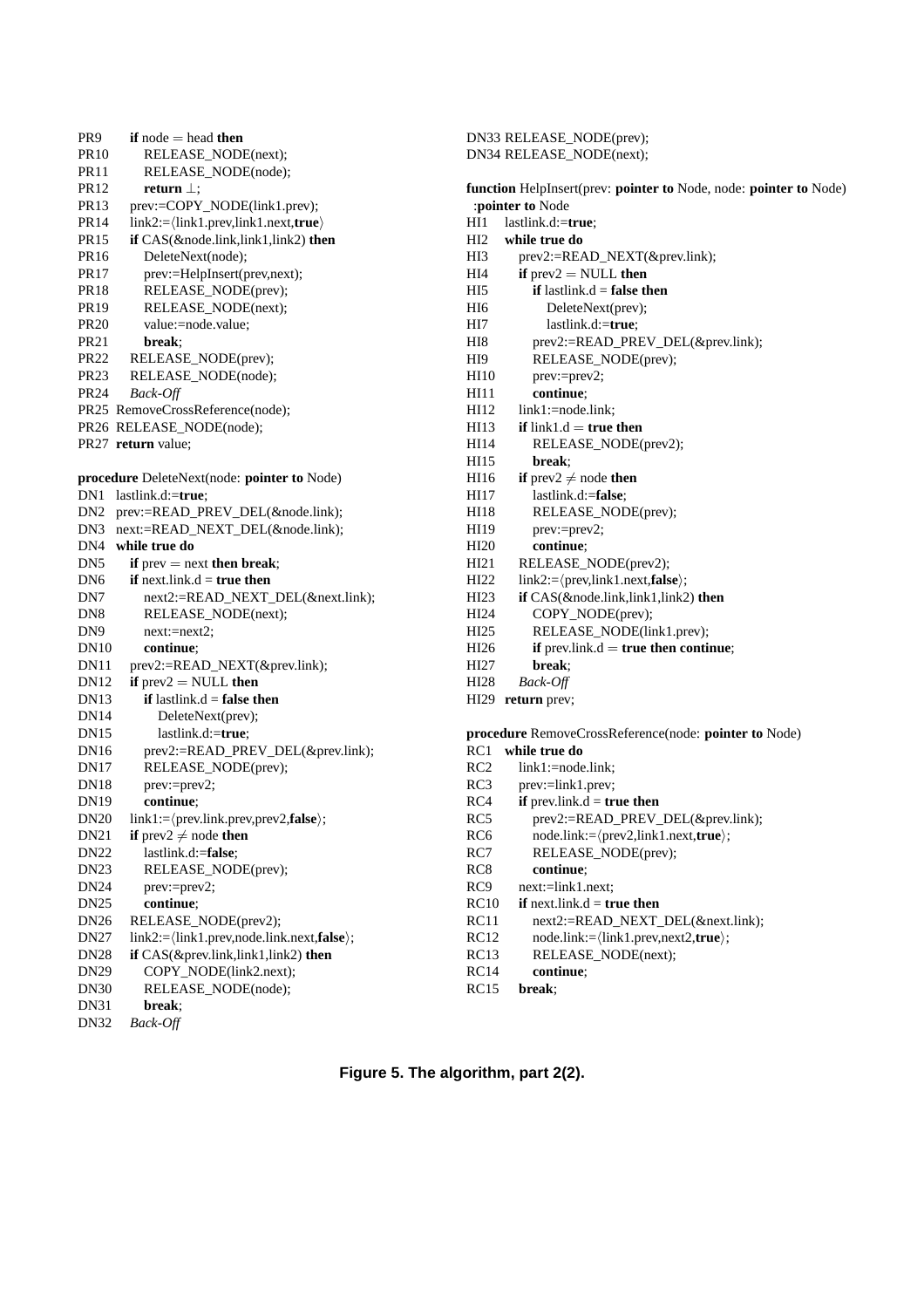the head node (*prev*) and the leftmost node (*next*), by atomically changing the next pointer of the head node. Before trying to update the link field, it assures in line L6 that the *next* node is still the very next node of head, otherwise *next* is updated in L7-L8. After the new node has been successfully inserted, it tries in lines P2-P15 to update the prev pointer of the next node. It retries until either i) it succeeds with the update, ii) it detects that either the next or new node is deleted, or iii) the next node is no longer directly next of the new node. In any of the two latter, the changes are due to concurrent Pop or Push operations, and the responsibility to update the prev pointer is then left to those. If the update succeeds, there is though the possibility that the new node was deleted (and thus the prev pointer of the *next* node was possibly already updated by the concurrent Pop operation) directly before the CAS in line P7, and then the prev pointer is updated by calling the *HelpInsert* function in line P12.

The *PushRight* operation, see Figure 4, first repeatedly tries in lines R4-R14 to insert the new node (*node*) between the rightmost node (*prev* and the tail node (*next*), by atomically changing the next pointer of the *prev* node. Before trying to update the link field, it assures in line R6 that the *next* node is still the very next node of *prev*, otherwise *prev* is updated by calling the *HelpInsert* function in R7-R8, which updates the prev pointer of the *next* node. After the new node has been successfully inserted, it tries in lines P2-P15 to update the prev pointer of the next node, following the same scheme as for the *PushLeft* operation.

The *PopLeft* operation, see Figure 4, first repeatedly tries in lines PL2-PL24 to mark the leftmost node (*node*) as deleted. Before trying to update the link field, it first assures in line PL4 that the deque is not empty, and secondly in line PL9 that the node is not already marked for deletion. If the deque was detected to be empty, the function returns. If *node* was marked for deletion, it tries to update the next pointer of the *prev* node by calling the *DeleteNext* function, and then *node* is updated to be the leftmost node. If the prev pointer of *node* was incorrect, it tries to update it by calling the *HelpInsert* function. After the node has been successfully marked by the successful CAS operation in line PL15, it tries in line PL16 to update the next pointer of the *prev* node by calling the *DeleteNext* function, and in line PL17 to update the prev pointer of the *next* node by calling the *HelpInsert* function. After this, it tries in line PL25 to break possible cyclic references that includes *node* by calling the *RemoveCrossReference* function.

The *PopRight* operation, see Figure 4, first repeatedly tries in lines PR2-PR24 to mark the rightmost node (*node*) as deleted. Before trying to update the link field, it assures i) in line PR5 that the node is not already marked for deletion, ii) in the same line that the prev pointer of the tail (*next*) node is correct, and iii) in line PR9 that the deque is not empty. If the deque was detected to be empty, the function returns. If *node* was marked for deletion or the prev pointer of the *next* node was incorrect, it tries to update the prev pointer of the *next* node by calling the *HelpInsert* function, and then *node* is updated to be the rightmost node. After the node has been successfully marked it follows the same scheme as the *PopLeft* operation.

#### **3.3 Helping and Back-Off**

The *DeleteNext* procedure, see Figure 5, repeatedly tries in lines DN4-DN32 to delete (in the sense of a chain of next pointers starting from the head node) the given marked node (*node*) by changing the next pointer from the previous non-marked node. First, we can safely assume that the next pointer of the marked node is always referring to a node (*next*) to the right and the prev pointer is always referring to a node (*prev*) to the left (not necessarily the first). Before trying to update the link field with the CAS operation in line DN28, it assures in line DN5 that *node* is not already deleted, in line DN6 that the *next* node is not marked, in line DN12 that the *prev* node is not marked, and in DN21 that *prev* is the previous node of *node*. If *next* is marked, it is updated to be the next node. If *prev* is marked we might need to delete it before we can update *prev* to one of its previous nodes and proceed with the current deletion, but in order to avoid infinite recursion, *DeleteNext* is only called if a next pointer from a non-marked node to *prev* has been observed (i.e. *lastlink.d* is false). Otherwise if *prev* is not the previous node of *node* it is updated to be the next node.

The *HelpInsert* procedure, see Figure 5, repeatedly tries in lines HI2-HI28 to correct the prev pointer of the given node (*node*), given a suggestion of a previous (not necessarily the first) node (*prev*). Before trying to update the link field with the CAS operation in line HI23, it assures in line HI4 that the *prev* node is not marked, in line HI13 that *node* is not marked, and in line HI16 that *prev* is the previous node of *node*. If *prev* is marked we might need to delete it before we can update *prev* to one of its previous nodes and proceed with the current insertion, but in order to avoid unnecessary recursion, *DeleteNext* is only called if a next pointer from a non-marked node to *prev* has been observed (i.e. *lastlink.d* is false). If *node* is marked, the procedure is aborted. Otherwise if *prev* is not the previous node of *node* it is updated to be the next node. If the update in line HI23 succeeds, there is though the possibility that the *prev* node was deleted (and thus the prev pointer of *node* was possibly already updated by the concurrent Pop operation) directly before the CAS operation. This is detected in line HI26 and then the update is possibly retried with a new *prev* node.

The *RemoveCrossReference* procedure, see Figure 5, tries to break cross-references between the given node (*node*) and any of the nodes that it references, by repeatedly updating the prev or next pointer as long as it references a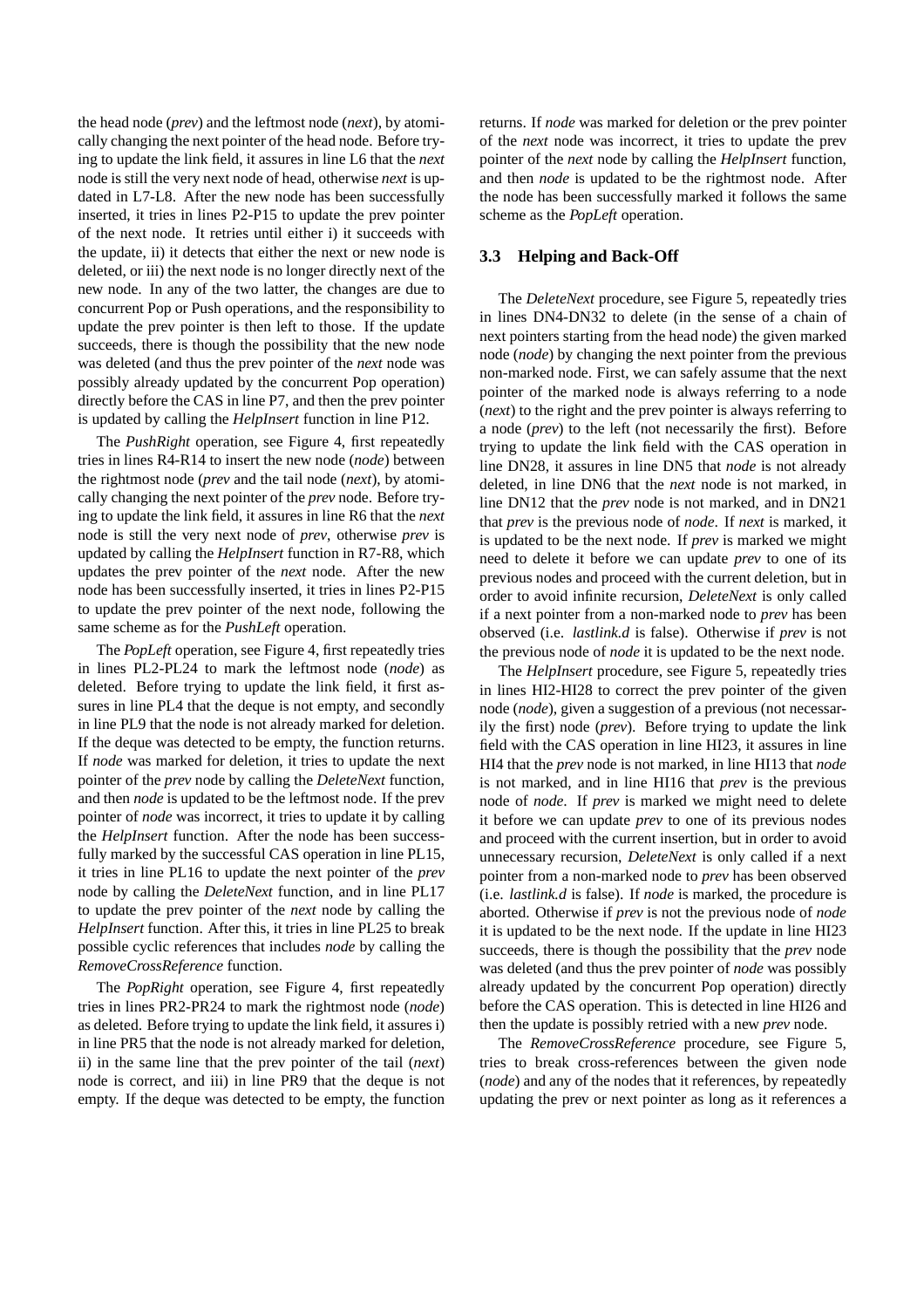marked node. First, we can safely assume that the link field of *node* is not concurrently updated by any other operation. Before the procedure is finished, it assures in line RC4 that the previous node (*prev*) is not marked, and in line RC10 that the next node (*next*) is not marked. As long as *prev* is marked it is traversed to the left, and as long as *next* is marked it is traversed to the right, while continuously updating the link field of *node* in lines RC6 or RC12.

Because the *DeleteNext* and *HelpInsert* are often used in the algorithm for "helping" late operations that might otherwise stop progress of other concurrent operations, the algorithm is suitable for pre-emptive as well as fully concurrent systems. In fully concurrent systems though, the helping strategy as well as heavy contention on atomic primitives, can downgrade the performance significantly. Therefore the algorithm, after a number of consecutive failed CAS operations (i.e. failed attempts to help concurrent operations) puts the current operation into back-off mode. When in back-off mode, the thread does nothing for a while, and in this way avoids disturbing the concurrent operations that might otherwise progress slower. The duration of the backoff is proportional to the number of threads, and for each consecutive entering of the back-off mode during one operation invocation, the duration of the back-off is increased exponentially.

#### **3.4 Extending to dynamic maximum sizes**

In order to allow usage of a system-wide dynamic memory handler (which should be lock-free and have garbage collection capabilities), all significant bits of an arbitrary pointer value must be possible to be represented in both the next and prev pointers. In order to atomically update both the next and prev pointer together with the deletion mark, the CAS-operation would need the capability of atomically updating at least  $30 + 30 + 1 = 61$  bits on a 32-bit system (and  $62 + 62 + 1 = 125$  bits on a 64-bit system as the pointers are then 64 bit). However, most current 32 and 64-bit systems only support CAS-operations of single word-size.

An interesting observation of the current algorithm is that it never changes both the prev and next pointer in the atomic updates, and the pre-condition associated with the atomic CAS-update only involves the pointer that is changed.

Therefore it is possible to keep the prev and next pointers in separate words, duplicating the deletion mark in each of the words. Thus, full pointer values can be used, still by only using standard CAS-operations. In order to preserve the correctness of the algorithm, the deletion mark of the next pointer should always be set first, in the *PopLeft/PopRight* functions, and the deletion mark of the prev pointer should be possibly set in the very beginning of the *DeleteNext* procedure. The remaining changes are trivial and the full extended algorithm is presented in Appendix A.

#### **4 Correctness**

In this section we present the proof of our algorithm. We first prove that our algorithm is a linearizable one [10] and then we prove that it is lock-free. A set of definitions that will help us to structure and shorten the proof is first explained in this section. We start by defining the sequential semantics of our operations and then introduce two definitions concerning concurrency aspects in general.

**Definition 1** *We denote with*  $Q_t$  *the abstract internal state of a deque at the time t.*  $Q_t = [v_1, \ldots, v_n]$  *is viewed as an list of values v, where*  $|Q_t| \geq 0$ *. The operations that can be performed on the deque are PushLeft(*L*), PushRight(*R*), PopLeft(PL)* and *PopRight(PR). The time*  $t_1$  *is defined as the time just before the atomic execution of the operation that we are looking at, and the time*  $t_2$  *is defined as the time just after the atomic execution of the same operation. In the following expressions that define the sequential semantics of our operations, the syntax is*  $S_1$  :  $O_1$ ,  $S_2$ *, where*  $S_1$  *is the conditional state before the operation*  $O_1$ *, and*  $S_2$  *is the resulting state after performing the corresponding operation:*

$$
Q_{t_1} : \mathbf{L}(\mathbf{v_1}), Q_{t_2} = [v_1] + Q_{t_1}
$$
 (1)

$$
Q_{t_1}: \mathbf{R}(\mathbf{v_1}), Q_{t_2} = Q_{t_1} + [v_1]
$$
 (2)

$$
Q_{t_1} = \emptyset : \mathbf{PL}() = \bot, Q_{t_2} = \emptyset
$$
 (3)

$$
Q_{t_1} = [v_1] + Q_1 : \mathbf{PL}() = \mathbf{v_1}, Q_{t_2} = Q_1 \tag{4}
$$

$$
Q_{t_1} = \emptyset : \mathbf{PR}() = \bot, Q_{t_2} = \emptyset \tag{5}
$$

$$
Q_{t_1} = Q_1 + [v_1] : \mathbf{PR}() = \mathbf{v_1}, Q_{t_2} = Q_1 \tag{6}
$$

**Definition 2** *In a global time model each concurrent operation*  $Op$  "*occupies*" *a time interval*  $[b<sub>Op</sub>, f<sub>Op</sub>]$  *on the linear time axis* ( $b_{Op} < f_{Op}$ ). The precedence relation *(denoted by '*→*') is a relation that relates operations of a possible execution,*  $Op_1 \rightarrow Op_2$  *means that*  $Op_1$  *ends* before Op<sub>2</sub> starts. The precedence relation is a strict par*tial order. Operations incomparable under* → *are called* overlapping. The overlapping relation is denoted by  $\parallel$  and *is commutative, i.e.*  $Op_1 \parallel Op_2$  *and*  $Op_2 \parallel Op_1$ *. The precedence relation is extended to relate sub-operations of operations.* Consequently, if  $Op_1 \rightarrow Op_2$ , then for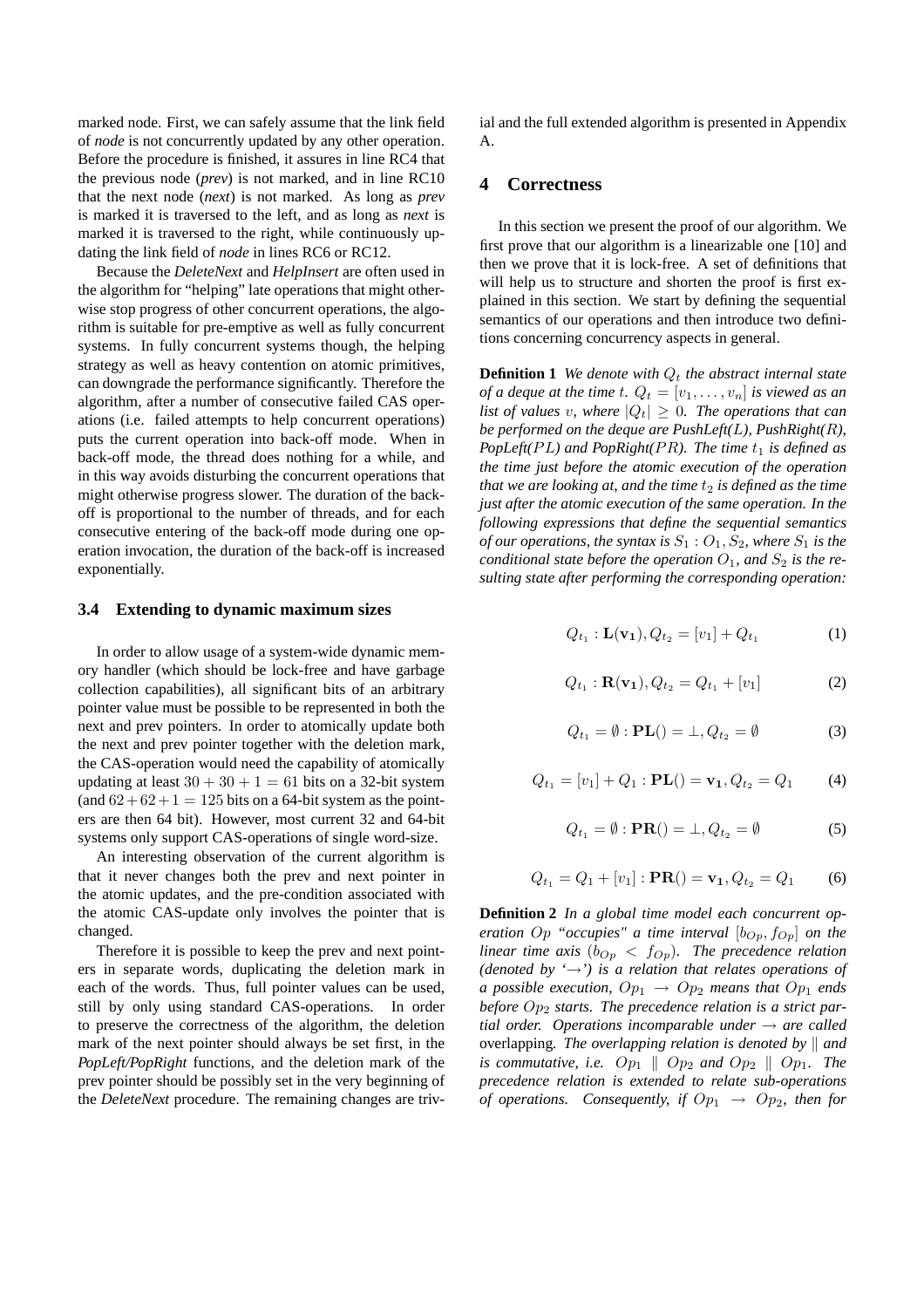any sub-operations  $op_1$  and  $op_2$  of  $Op_1$  and  $Op_2$ , respec*tively, it holds that*  $op_1 \rightarrow op_2$ . We also define the di*rect precedence relation*  $\rightarrow_d$ *, such that if*  $Op_1 \rightarrow_d Op_2$ *, then*  $Op_1 \rightarrow Op_2$  and moreover there exists no operation  $Op_3$ *such that*  $Op_1 \rightarrow Op_3 \rightarrow Op_2$ *.* 

**Definition 3** *In order for an implementation of a shared concurrent data object to be linearizable [10], for every concurrent execution there should exist an equal (in the sense of the effect) and valid (i.e. it should respect the semantics of the shared data object) sequential execution that respects the partial order of the operations in the concurrent execution.*

Next we are going to study the possible concurrent executions of our implementation. First we need to define the interpretation of the abstract internal state of our implementation.

**Definition 4** *The value* v *is present*  $(\exists i.Q[i] = v)$  *in the abstract internal state* Q *of our implementation, when there is a connected chain of next pointers (i.e. prev.link.next) from a present node (or the head node) in the doubly linked list that connects to a node that contains the value* v*, and this node is not marked as deleted (i.e. node.link.d=false).*

**Definition 5** *The decision point of an operation is defined as the atomic statement where the result of the operation is finitely decided, i.e. independent of the result of any suboperations after the decision point, the operation will have the same result. We define the state-read point of an operation to be the atomic statement where a sub-state of the priority queue is read, and this sub-state is the state on which the decision point depends. We also define the state-change point as the atomic statement where the operation changes the abstract internal state of the priority queue after it has passed the corresponding decision point.*

We will now use these points in order to show the existence and location in execution history of a point where the concurrent operation can be viewed as it occurred atomically, i.e. the *linearizability point*.

**Lemma 1** *A PushRight operation*  $(R(v))$ *, takes effect atomically at one statement.*

**Proof:** The decision, state-read and state-change point for a *PushRight* operation which succeeds  $(R(v))$ , is when the CAS sub-operation in line R11 (see Figure 4) succeeds. The state of the deque was  $(Q_{t_1} = Q_1)$  directly before the passing of the decision point. The prev node was the very last present node as it pointed (verified by R6 and the CAS in R11) to the tail node directly before the passing of the decision point. The state of the deque directly after passing the decision point will be  $Q_{t_2} = Q_1 + [v]$  as the next pointer of the prev node was changed to point to the new node which contains the value  $v$ . Consequently, the linearizability point will be the CAS sub-operation in line R11.  $\Box$ 

**Lemma 2** *A PushLeft operation*  $(L(v))$ *, takes effect atomically at one statement.*

**Proof:** The decision, state-read and state-change point for a *PushLeft* operation which succeeds  $(L(v))$ , is when the CAS sub-operation in line L12 (see Figure 4) succeeds. The state of the deque was  $(Q_{t_1} = Q_1)$  directly before the passing of the decision point. The state of the deque directly after passing the decision point will be  $Q_{t_2} = [v] + Q_1$  as the next pointer of the head node was changed to point to the new node which contains the value  $v$ . Consequently, the linearizability point will be the CAS sub-operation in line  $L12.$ 

**Lemma 3** *A PopRight operation which fails (PR()* =  $\perp$ ), *takes effect atomically at one statement.*

**Proof:** The decision point for a *PopRight* operation which fails  $(PR() = \perp)$  is the check in line PR9. Passing of the decision point together with the verification in line PR5 gives that the next pointer of the head node must have been pointing to the tail node ( $Q_{t_1} = \emptyset$ ) directly before the read sub-operation of the link field in line PR4, i.e. the stateread point. Consequently, the linearizability point will be the read sub-operation in line PR4.  $\Box$ 

**Lemma 4** *A PopRight operation which succeeds (PR() =* v*), takes effect atomically at one statement.*

**Proof:** The decision point for a *PopRight* operation which succeeds  $(PR() = v)$  is when the CAS sub-operation in line PR15 succeeds. Passing of the decision point together with the verification in line PR5 gives that the next pointer of the to-be-deleted node must have been pointing to the tail node  $(Q_{t_1} = Q_1 + [v])$  directly before the CAS sub-operation in line PR15, i.e. the state-read point. Directly after passing the CAS sub-operation (i.e. the state-change point) the to-be-deleted node will be marked as deleted and therefore not present in the deque  $(Q_{t_2} = Q_1)$ . Consequently, the linearizability point will be the CAS sub-operation in line  $PR15.$ 

**Lemma 5** *A PopLeft operation which fails (PL()* =  $\perp$ ), *takes effect atomically at one statement.*

**Proof:** The decision point for a *PopLeft* operation which fails  $(PL() = \perp)$  is the check in line PL4. Passing of the decision point gives that the next pointer of the head node must have been pointing to the tail node ( $Q_{t_1} = \emptyset$ ) directly before the read sub-operation of the link field in line PL3,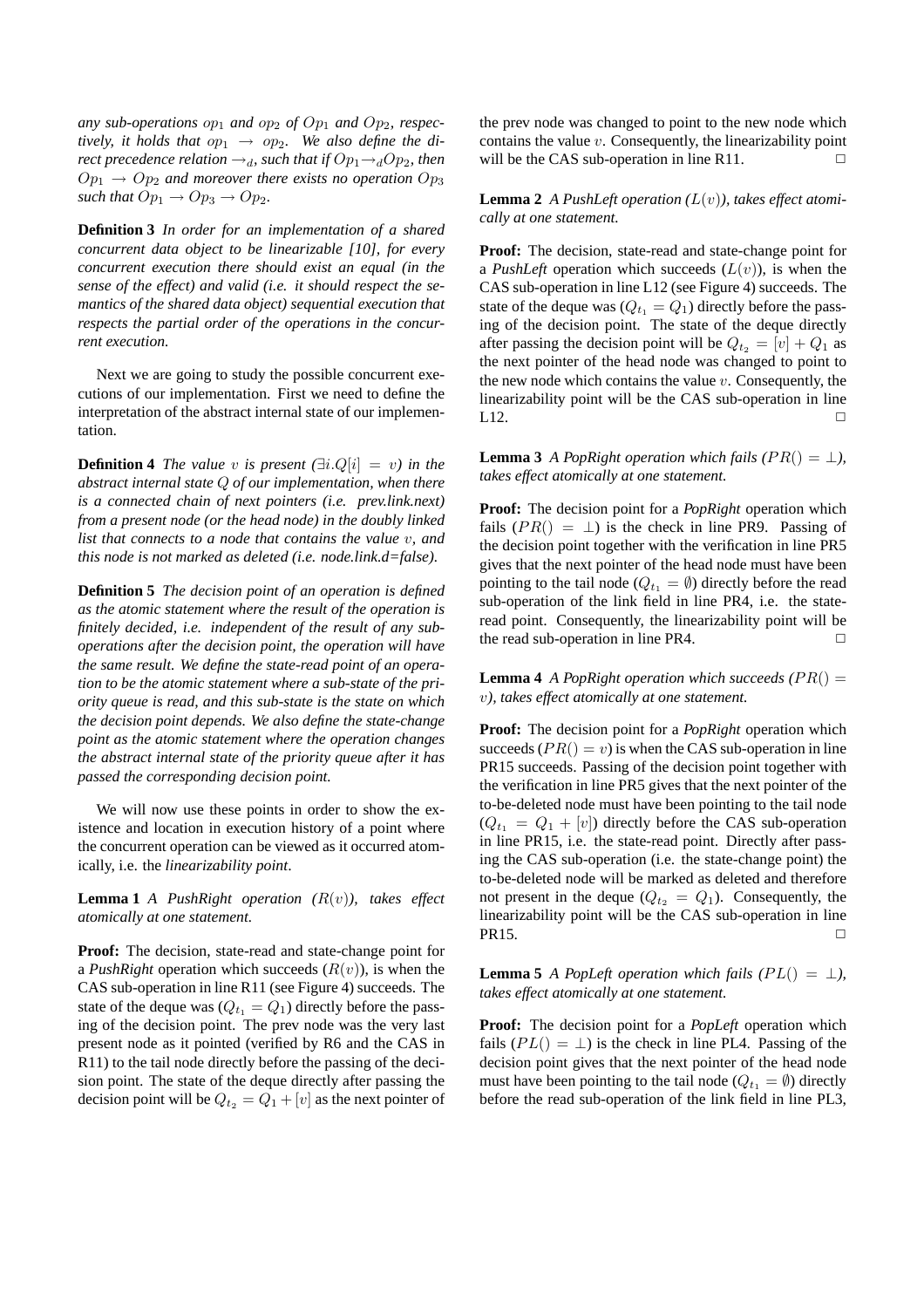i.e. the state-read point. Consequently, the linearizability point will be the read sub-operation in line PL3.  $\Box$ 

**Lemma 6** *A PopLeft operation which succeeds (PL()* = v*), takes effect atomically at one statement.*

**Proof:** The decision point for a *PopLeft* operation which succeeds  $(PL() = v)$  is when the CAS sub-operation in line PL15 succeeds. Passing of the decision point together with the verification in line PL9 gives that the next pointer of the head node must have been pointing to the present to-be-deleted node  $(Q_{t_1} = [v] + Q_1)$  directly before the read sub-operation in line PL3, i.e. the state-read point. Directly after passing the CAS sub-operation in line PL15 (i.e. the state-change point) the to-be-deleted node will be marked as deleted and therefore not present in the deque  $(\neg \exists i.Q_{t_2} | i] = v$ ). Unfortunately this does not match the semantic definition of the operation.

However, none of the other concurrent operations linearizability points is dependent on the to-be-deleted node's state as marked or not marked during the time interval from the state-read to the state-change point. Clearly, the linearizability points of Lemmas 1 and 2 are independent as the to-be-deleted node would be part (or not part if not present) of the corresponding  $Q_1$  terms. The linearizability points of Lemmas 3 and 5 are independent, as those linearizability points depend on the head node's next pointer pointing to the tail node or not. Finally, the linearizability points of Lemma 4 as well as this lemma are independent, as the to-be-deleted node would be part (or not part if not present) of the corresponding  $Q_1$  terms, otherwise the CAS sub-operation in line PL15 of this operation would have failed.

Therefore all together, we could safely interpret the tobe-deleted node to be not present already directly after passing the state-read point ( $(Q_t, = Q_1)$ ). Consequently, the linearizability point will be the read sub-operation in line PL3.  $\Box$ 

**Lemma 7** *When the deque is idle (i.e. no operations are being performed), all next pointers of present nodes are matched with a correct prev pointer from the corresponding present node (i.e. all linked nodes from the head or tail node are present in the deque).*

**Proof:** We have to show that each operation takes responsibility for that the affected prev pointer will finally be correct after changing the corresponding next pointer. After successfully changing the next pointer in the *PushLeft* (*PushRight*) in line L12 (R11) operation, the corresponding prev pointer is tried to be changed in line P7 repeatedly until i) it either succeeds, ii) either the next or this node is deleted as detected in line P4, iii) or a new node is inserted as detected in line P5. If a new node is inserted the corresponding *PushLeft* (*PushRight*) operation will make sure that the prev pointer is corrected. If either the next or this node is deleted, the corresponding *PopLeft* (*PopRight*) operation will make sure that the prev pointer is corrected. If the prev pointer was successfully changed it is possible that this node was deleted before we changed the prev pointer of the next node. If this is detected in line P10, then the prev pointer of the next node is corrected by the *HelpInsert* function.

After successfully marking the to-be-deleted nodes in line PL15 (PR15), the *PopLeft* (*PopRight*) functions will make sure that the connecting next pointer of the prev node will be changed to point to the closest present node to the right, by calling the *DeleteNext* procedure in line PL16 (PR16). It will also make sure that the corresponding prev pointer of the next code will be corrected by calling the *HelpInsert* function in line PL17 (PR17).

The *DeleteNext* procedure will repeatedly try to change the next pointer of the prev node that points to the deleted node, until it either succeeds changing the next pointer in line DN28 or some concurrent *DeleteNext* already succeeded as detected in line DN5.

The *HelpInsert* procedure will repeatedly try to change the prev pointer of the node to match with the next pointer of the prev node, until it either succeeds changing the prev pointer in line HI23 or the node is deleted as detected in line HI13. If it succeeded with changing the prev pointer, the prev node might have been deleted directly before changing the prev pointer, and therefore it is detected if the prev node is marked in line HI26 and then the procedure will continue trying to correctly change the prev pointer.  $\Box$ 

#### **Lemma 8** *When the deque is idle, all previously deleted nodes are garbage collected.*

**Proof:** We have to show that each *PopRight* or *PopLeft* operation takes responsibility for that the deleted node will finally have no references to it. The possible references are caused by other nodes pointing to it. Following Lemma 7 we know that no present nodes will reference the deleted node. It remains to show that all paths of references from a deleted node will finally reference a present node, i.e. there are no cyclic referencing. After the node is deleted in lines PL16 and PL17 (PR16 and PR17), it is assured by the *PopLeft* (*PopRight*) operation by calling the *RemoveCross-Reference* procedure in line PL25 (PR25) that both the next and prev pointers are pointing to a present node. If any of those present nodes are deleted before the referencing deleted node is garbage collected in line , the *RemoveCross-Reference* procedures called by the corresponding *PopLeft* or *PopRight* operation will assure that the next and prev pointers of the previously present node will point to present nodes, and so on recursively. The *RemoveCrossReference*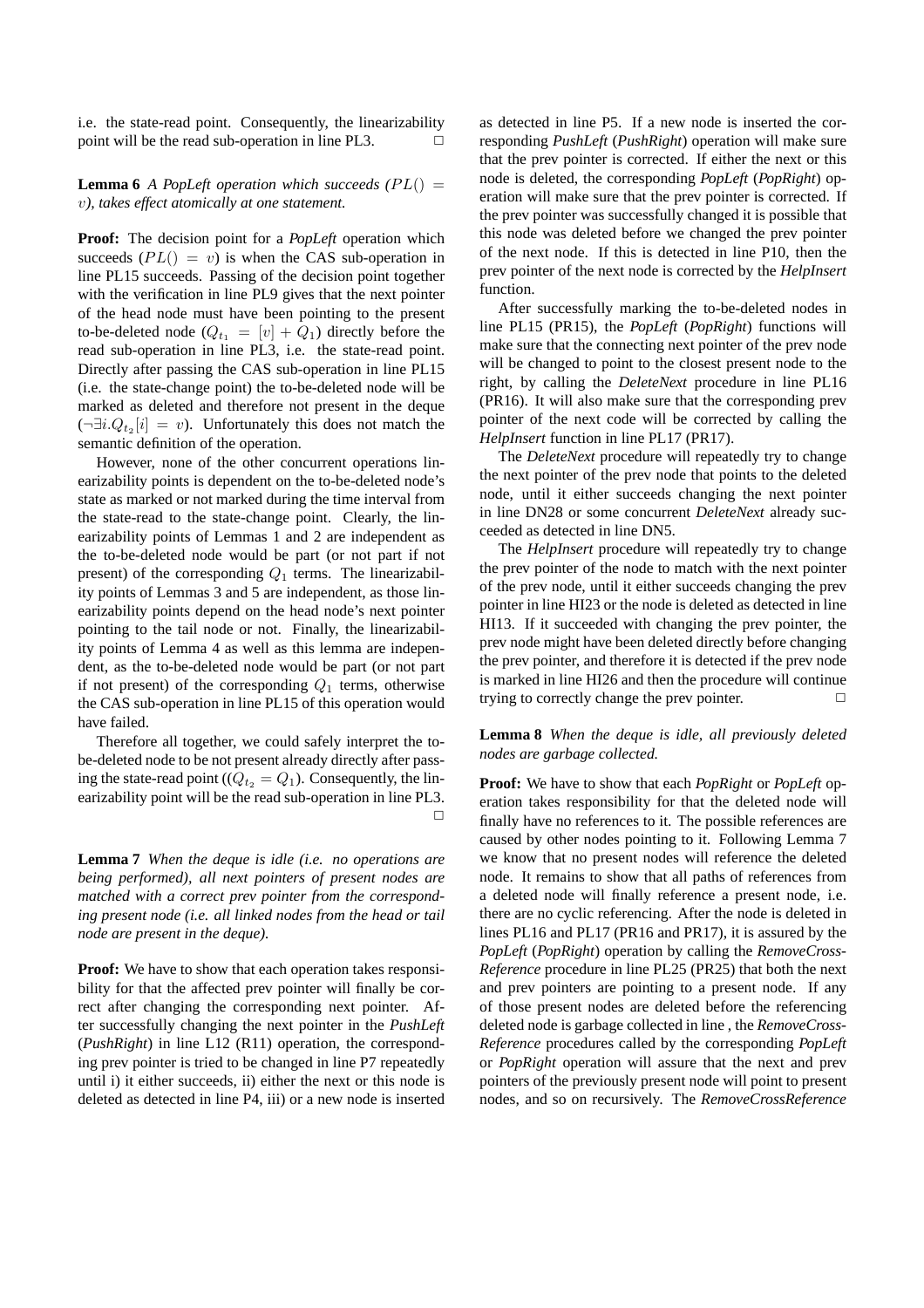procedure repeatedly tries to change prev pointers to point to the previous node of the referenced node until the referenced node is present, detected in line RC4 and possibly changed in line RC6. The next pointer is correspondingly detected in line RC10 and possibly changed in line RC12.  $\Box$ 

#### **Lemma 9** *The path of prev pointers from a node is always pointing a present node that is left of the current node.*

**Proof:** We will look at all possibilities where the prev pointer is set or changed. The setting in line L10 (R9) is clearly to the left as it is verified by L6 and L12 (R5 and R11). The change of the prev pointer in line P7 is to the left as verified by P5 and that nodes are never moved relatively to each other. The change of the prev pointer in line HI23 is to the left as verified by line HI3 and HI16. Finally, the change of the prev pointer in line RC6 is to the left as it is changed to the prev pointer of the previous node.

## **Lemma 10** *All operations will terminate if exposed to a limited number of concurrent changes to the deque.*

**Proof:** The amount of changes an operation could experience is limited. Because of the reference counting, none of the nodes which is referenced to by local variables can be garbage collected. When traversing through prev or next pointers, the memory management guarantees atomicity of the operations, thus no newly inserted or deleted nodes will be missed. We also know that the relative positions of nodes that are referenced to by local variables will not change as nodes are never moved in the deque. Most loops in the operations retry because a change in the state of some node(s) was detected in the ending CAS sub-operation, and then retry by re-reading the local variables (and possibly correcting the state of the nodes) until no concurrent changes was detected by the CAS sub-operation and therefore the CAS succeeded and the loop terminated. Those loops will clearly terminate after a limited number of concurrent changes. Included in that type of loops are L4-L15, R4-R14, P1-P15, PL2-PL24 and PR2-PR24.

The loop DN4-DN32 will terminate if either the prev node is equal to the next node in line DN5 or the CAS suboperation in line DN28 succeeds. We know from the start of the execution of the loop, that the prev node is left of the to-be-deleted node which in turn is left of the next node. Following from Lemma 9 this order will hold by traversing the prev node through its prev pointer and traversing the next node through its next pointer. Consequently, traversing the prev node through the next pointer will finally cause the prev node to be directly left of the to-be-deleted node if this is not already deleted (and the CAS sub-operation in line DN28 will finally succeed), otherwise the prev node will finally be directly left of the next node (and in the next step the equality in line DN5 will hold). As long as the prev node is marked it will be traversed to the left in line DN16, and if it is the left-most marked node the prev node will be deleted by recursively calling *DeleteNext* in line DN14. If the prev node is not marked it will be traversed to the right. As there is a limited number of changes and thus a limited number of marked nodes left of the to-be-deleted node, the prev node will finally traverse to the right and either of the termination criteria will be fulfilled.

The loop HI2-HI28 will terminate if either the to-becorrected node is marked in line HI13 or if the CAS sub-operation in line HI23 succeeds and prev node is not marked. We know that from the start of the execution of the loop, that the prev node is left of the to-be-corrected node. Following from Lemma 9 this order will hold by traversing the prev node through its prev pointer. Consequently, traversing the prev node through the next pointer will finally cause the prev node to be directly left of the tobe-corrected node if this is not deleted (and the CAS suboperation in line HI23 will finally succeed), otherwise line HI13 will succeed. As long as the prev node is marked it will be traversed to the left in line HI8, and if it is the leftmost marked node the prev node will be deleted by calling *DeleteNext* in line HI6. If the prev node is not marked it will be traversed to the right. As there is a limited number of changes and thus a limited number of marked nodes left of the to-be-corrected node, the prev node will finally traverse to the right and either of the termination criteria will be fulfilled.

The loop RC1-RC15 will terminate if both the prev node and the next node of the to-be-deleted node is not marked in line RC4 respectively line RC10. We know that from the start of the execution of the loop, the prev node is left of the to-be-deleted node and the next node is right of the to-bedeleted node. Following from Lemma 9, traversing the prev node through the next pointer will finally reach a not marked node or the head node (which is not marked), and traversing the next node through the next pointer will finally reach a not marked node or the tail node (which is not marked), and both of the termination criteria will be fulfilled.  $\Box$ 

**Lemma 11** *With respect to the retries caused by synchronization, one operation will always do progress regardless of the actions by the other concurrent operations.*

**Proof:** We now examine the possible execution paths of our implementation. There are several potentially unbounded loops that can delay the termination of the operations. We call these loops retry-loops. If we omit the conditions that are because of the operations semantics (i.e. searching for the correct criteria etc.), the loop retries when sub-operations detect that a shared variable has changed value. This is detected either by a subsequent read suboperation or a failed CAS. These shared variables are only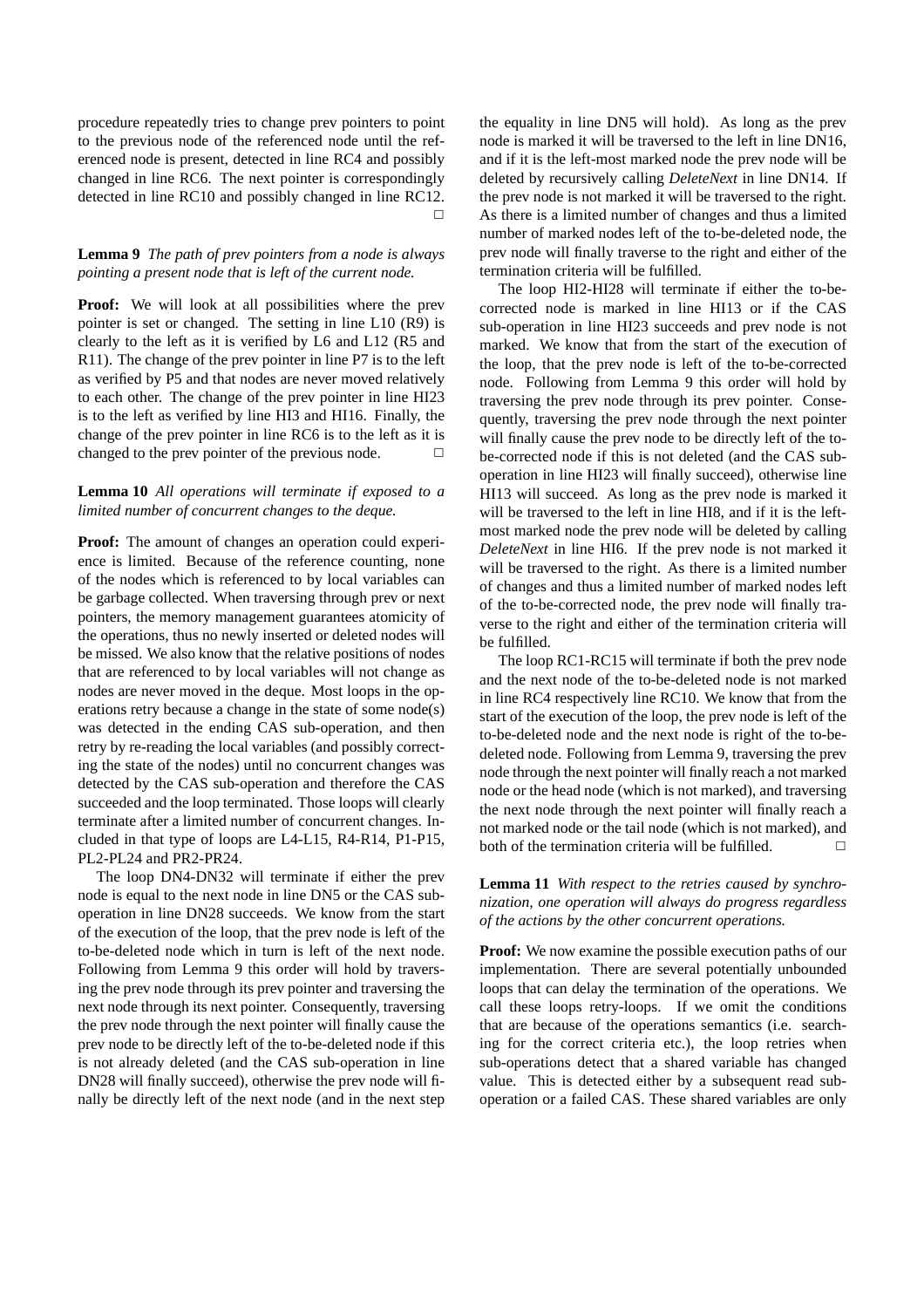changed concurrently by other CAS sub-operations. According to the definition of CAS, for any number of concurrent CAS sub-operations, exactly one will succeed. This means that for any subsequent retry, there must be one CAS that succeeded. As this succeeding CAS will cause its retry loop to exit, and our implementation does not contain any cyclic dependencies between retry-loops that exit with CAS, this means that the corresponding *PushRight*, *Push-Left*, *PopRight* or *PopLeft* operation will progress. Consequently, independent of any number of concurrent operations, one operation will always progress.  $\Box$ 

**Theorem 1** *The algorithm implements a correct, memory stable, lock-free and linearizable deque.*

**Proof:** Following from Lemmas 1, 2, 3, 4, 5 and 6 and by using the respective linearizability points, we can create an identical (with the same semantics) sequential execution that preserves the partial order of the operations in a concurrent execution. Following from Definition 3, the implementation is therefore linearizable.

Lemmas 10 and 11 give that our implementation is lockfree.

Following from Lemmas 10, 1, 2, 3, 4, 5 and 6 we can conclude that all operations will terminate with the correct result.

Following from Lemma 8 we know that the maximum memory usage will be proportional to the number of present values in the deque.

 $\Box$ 

## **5 Experimental Evaluation**

In our experiments, each concurrent thread performed 1000 randomly chosen sequential operations on a shared deque, with a distribution of 1/4 *PushRight*, 1/4 *PushLeft*, 1/4 *PopRight* and 1/4 *PopLeft* operations. Each experiment was repeated 50 times, and an average execution time for each experiment was estimated. Exactly the same sequential operations were performed for all different implementations compared. Besides our implementation, we also performed the same experiment with the lock-free implementation by Michael [13] and the implementation by Martin et al [12], two of the most efficient lock-free deques that have been proposed. The algorithm by Martin et al [12] was implemented together with the corresponding memory management scheme by Detlefs et al [3]. However, as both [12] and [3] use the atomic operation CAS2 which is not available in any modern system, the CAS2 operation was implemented in software using two different approaches. The first approach was to implement CAS2 using mutual exclusion (as proposed in [12]), which should match the optimistic performance of an imaginary CAS2 implementation in hardware. The other approach was to implement CAS2 using one of the most efficient software implementations of CASN known that could meet the needs of [12] and [3], i.e. the implementation by Harris et al [6].

A clean-cache operation was performed just before each sub-experiment using a different implementation. All implementations are written in C and compiled with the highest optimization level. The atomic primitives are written in assembler.

The experiments were performed using different number of threads, varying from 1 to 28 with increasing steps. Three different platforms were used, with varying number of processors and level of shared memory distribution. To get a highly pre-emptive environment, we performed our experiments on a Compaq dual-processor Pentium II PC running Linux, and a Sun Ultra 80 system running Solaris 2.7 with 4 processors. In order to evaluate our algorithm with full concurrency we also used a SGI Origin 2000 system running Irix 6.5 with 29 250 MHz MIPS R10000 processors. The results from the experiments are shown in Figure 6. The average execution time is drawn as a function of the number of threads.

Our results show that both the CAS-based algorithms outperforms the CAS2-based implementations for any number of threads. For the systems with low or medium concurrency and uniform memory architecture, [13] has the best performance. However, for the system with full concurrency and non-uniform memory architecture our algorithm performs significantly better than [13] from 2 threads and more, as a direct consequence of the disjoint-parallel accessible nature of our algorithm.

## **6 Conclusions**

We have presented the first lock-free algorithmic implementation of a concurrent deque that has all the following features: i) it is disjoint-parallel accessible with retained parallelism, ii) uses a fully described lock-free memory management scheme, and iii) uses atomic primitives which are available in modern computer systems, even when extended for dynamic maximum sizes.

We have performed experiments that compare the performance of our algorithm with two of the most efficient algorithms of lock-free deques known, using full implementations of those algorithms. The experiments show that our implementation performs significantly better on systems with high concurrency and non-uniform memory architecture.

We believe that our implementation is of highly practical interest for multi-processor applications. We are currently incorporating it into the NOBLE [16] library.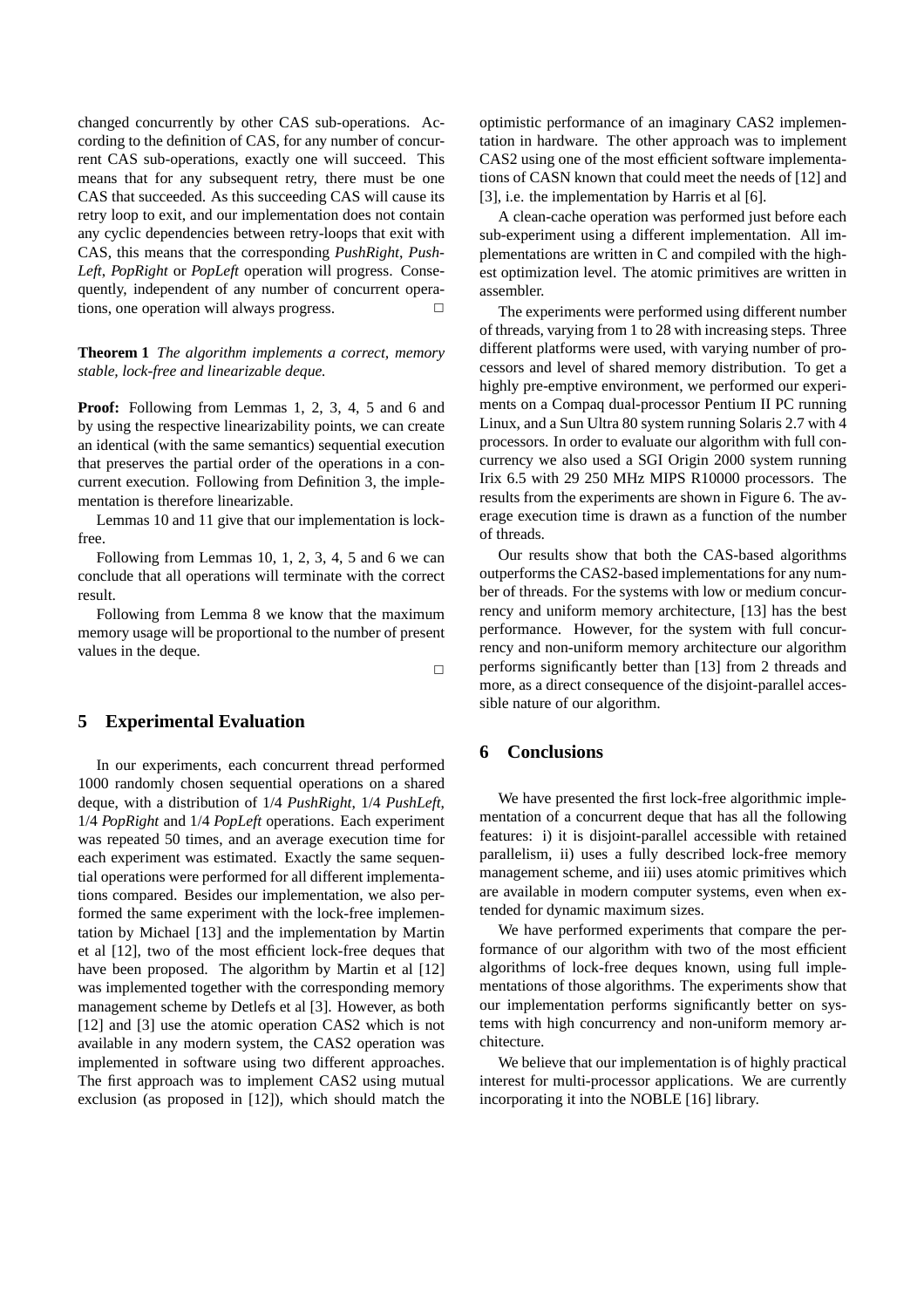

**Figure 6. Experiment with deques and high contention. Logarithmic scales to the right.**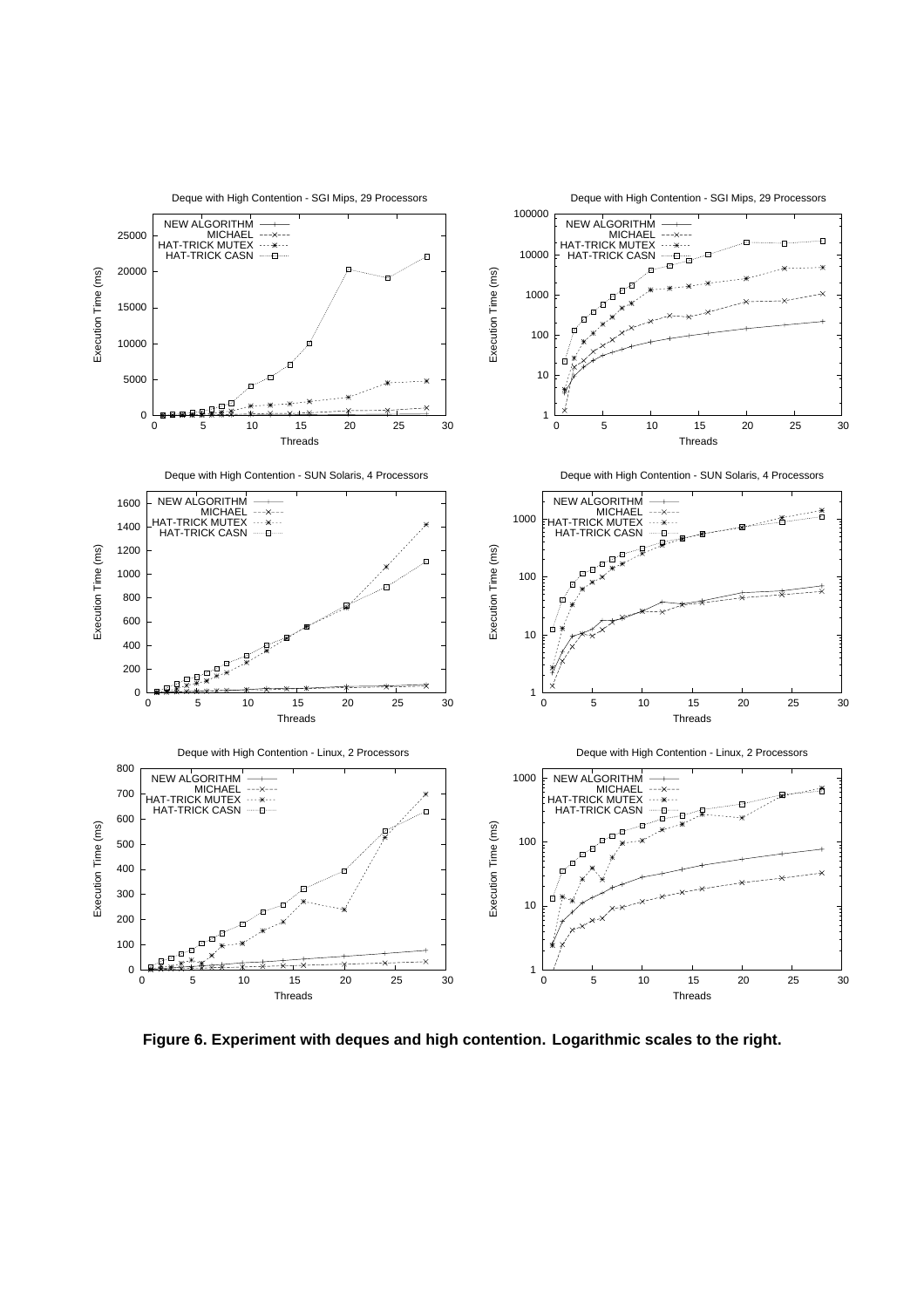## **References**

- [1] O. Agesen, D. Detlefs, C. H. Flood, A. Garthwaite, P. Martin, N. Shavit, and G. L. Steele Jr., "DCASbased concurrent deques," in *ACM Symposium on Parallel Algorithms and Architectures*, 2000, pp. 137– 146.
- [2] N. S. Arora, R. D. Blumofe, and C. G. Plaxton, "Thread scheduling for multiprogrammed multiprocessors," in *ACM Symposium on Parallel Algorithms and Architectures*, 1998, pp. 119–129.
- [3] D. Detlefs, P. Martin, M. Moir, and G. Steele Jr, "Lock-free reference counting," in *Proceedings of the 20th Annual ACM Symposium on Principles of Distributed Computing*, Aug. 2001.
- [4] D. Detlefs, C. H. Flood, A. Garthwaite, P. Martin, N. Shavit, and G. L. Steele Jr., "Even better DCASbased concurrent deques," in *International Symposium on Distributed Computing*, 2000, pp. 59–73.
- [5] M. Greenwald, "Non-blocking synchronization and system design," Ph.D. dissertation, Stanford University, Palo Alto, CA, 1999.
- [6] T. Harris, K. Fraser, and I. Pratt, "A practical multiword compare-and-swap operation," in *Proceedings of the 16th International Symposium on Distributed Computing*, 2002.
- [7] T. L. Harris, "A pragmatic implementation of nonblocking linked lists," in *Proceedings of the 15th International Symposium of Distributed Computing*, Oct. 2001.
- [8] M. Herlihy, "Wait-free synchronization," *ACM Transactions on Programming Languages and Systems*, vol. 11, no. 1, pp. 124–149, Jan. 1991.
- [9] M. Herlihy, V. Luchangco, and M. Moir, "Obstruction-free synchronization: Double-ended queues as an example," in *Proceedings of the 23rd International Conference on Distributed Computing Systems*, 2003.
- [10] M. Herlihy and J. Wing, "Linearizability: a correctness condition for concurrent objects," *ACM Transactions on Programming Languages and Systems*, vol. 12, no. 3, pp. 463–492, 1990.
- [11] A. Israeli and L. Rappoport, "Disjoint-access-parallel implementations of strong shared memory primitives," in *Proceedings of the 13th Annual ACM Symposium on Principles of Distributed Computing*. ACM, Aug. 1994, pp. 151–160.
- [12] P. Martin, M. Moir, and G. Steele, "DCAS-based concurrent deques supporting bulk allocation," Sun Microsystems, Tech. Rep. TR-2002-111, 2002.
- [13] M. M. Michael, "CAS-based lock-free algorithm for shared deques," in *Proceedings of the 9th International Euro-Par Conference*, ser. Lecture Notes in Computer Science. Springer Verlag, Aug. 2003.
- [14] M. M. Michael and M. L. Scott, "Correction of a memory management method for lock-free data structures," Computer Science Department, University of Rochester, Tech. Rep., 1995.
- [15] A. Silberschatz and P. Galvin, *Operating System Concepts*. Addison Wesley, 1994.
- [16] H. Sundell and P. Tsigas, "NOBLE: A non-blocking inter-process communication library," in *Proceedings of the 6th Workshop on Languages, Compilers and Run-time Systems for Scalable Computers*, ser. Lecture Notes in Computer Science. Springer Verlag, 2002.
- [17] J. D. Valois, "Lock-free data structures," Ph.D. dissertation, Rensselaer Polytechnic Institute, Troy, New York, 1995.

## **A The algorithm for dynamic maximum sizes**

This section shows the the full details of how to extend the algorithm for dynamic maximum sizes, following the guidelines earlier presented in Section 3.4.

As the link structure now can contain full pointer values, see Figure 7 , the following functions are added for safe handling of the memory management:

**function** READ\_NODE(address:**pointer to** Link) :**pointer to** Node

**function** READ\_DEL\_NODE(address:**pointer to** Link) :**pointer to** Node

The functions *READ\_NODE* and *READ\_DEL\_NODE* atomically de-references the given link and increases the reference counter for the corresponding node. In case the deletion mark of the link is set, the function *READ\_NODE* returns NULL.

The remaining details of the extended algorithm are showed in Figures 7 and 8.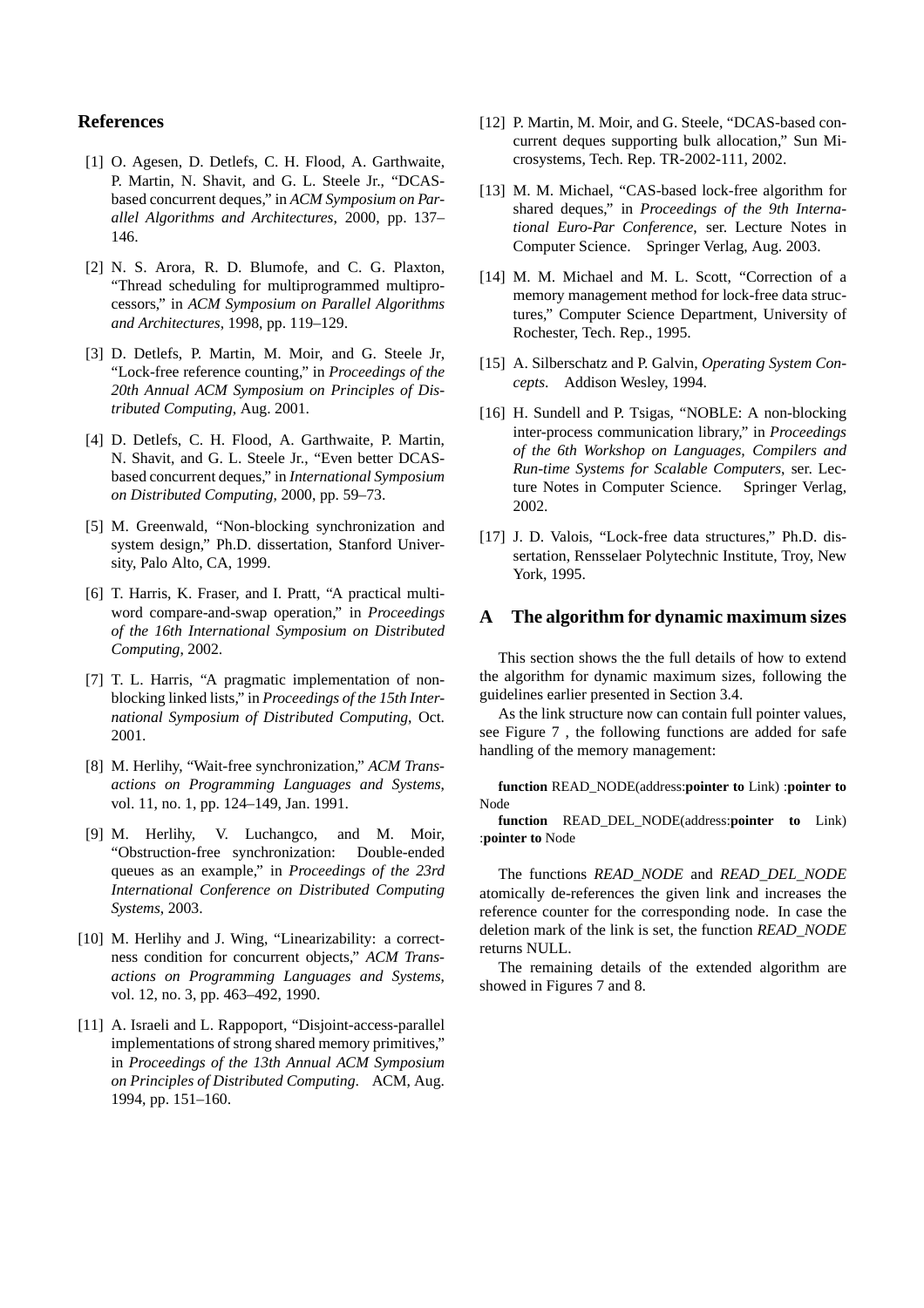#### **union** Link

\_: **word**  $\langle p, d \rangle$ :  $\langle$ **pointer to** Node, **boolean** $\rangle$ 

#### **structure** Node

value: **pointer to word** prev: **union** Link next: **union** Link

#### // Global variables

head, tail: **pointer to** Node // Local variables node,prev,prev2,next,next2: **pointer to** Node link1,lastlink: **union** Link

## **function** CreateNode(value: **pointer to word**):**pointer to** Node

C1 node:=MALLOC\_NODE();

C2 node.value:=value;

C3 **return** node;

#### **procedure** ReleaseReferences(node: **pointer to** Node)

- RR1 RELEASE\_NODE(node.prev.p);
- RR2 RELEASE\_NODE(node.next.p);

#### **procedure** PushLeft(value: **pointer to word**)

- L1 node:=CreateNode(value);
- L2 prev:=COPY\_NODE(head);
- L3 next:=READ\_NODE(&prev.next);
- L4 **while true do**
- L5 **if** prev.next  $\neq$   $\langle$  next, **false** $\rangle$  **then**<br>L6 **RELEASE NODE**(next);
- RELEASE\_NODE(next);
- L7 next:=READ\_NODE(&prev.next);
- L8 **continue**;
- L9 node.prev:= $\langle \text{prev, false} \rangle$ ;<br>I.10 node next:= $\langle \text{next false} \rangle$ :
- L10 node.next:= $\langle$ next,**false** $\rangle$ ;<br>L11 **if** CAS(&prev.next, (next)
- L11 **if** CAS(&prev.next,\/next,**false**),\/node,**false**}) **then**<br>L12 COPY NODE(node):
- COPY\_NODE(node);
- L13 **break**;
- L14 *Back-Off*
- L15 PushCommon(node,next);

#### **procedure** PushRight(value: **pointer to word**)

- R1 node:=CreateNode(value);
- R2 next:=COPY\_NODE(tail);
- R3 prev:=READ\_NODE(&next.prev);
- R4 **while true do**
- R5 **if** prev.next  $\neq$   $\langle$  next, **false** $\rangle$  **then**<br>R6 **b** prev:=HelpInsert(prev.next):
- prev:=HelpInsert(prev,next);
- R7 **continue**;
- R8 node.prev:= $\langle$ prev,**false** $\rangle$ ;<br>R9 node.next:= $\langle$ next.**false** $\rangle$ :
- R9 node.next:= $\langle$ next,**false** $\rangle$ ;<br>R10 **if** CAS(&prev.next, $\langle$ next
- R10 **if** CAS(&prev.next,\mext,**false**\,\mext,false\) **then**<br>R11 **COPY** NODE(node); COPY\_NODE(node);
- R12 **break**;
- R13 *Back-Off*
- R14 PushCommon(node,next);
- **procedure** PushCommon(node, next: **pointer to** Node)
- P1 **while true do**
- P2 link1:=next.prev;
- P3 **if** link1.d = **true or** node.next  $\neq$   $\langle$  next,**false** $\rangle$  **then**<br>P4 **break**:
- break<sup>;</sup>
- **P5 if** CAS(&next.prev,link1,\node,**false**)) **then**<br>P6 **COPY** NODE(node):
- COPY\_NODE(node);
- P7 RELEASE\_NODE(link1.p);
- P8 **if** node.prev.d = **true then**
- P9 prev2:=COPY\_NODE(node);
- P10 prev2:=HelpInsert(prev2,next);
- P11 RELEASE\_NODE(prev2);
- P12 **break**;
- P13 *Back-Off*
- P14 RELEASE\_NODE(next);
- P15 RELEASE\_NODE(node);

#### **function** PopLeft(): **pointer to word**

- PL1 prev:=COPY\_NODE(head);
- PL2 **while true do**
- PL3 node:=READ\_NODE(&prev.next);
- $PL4$  **if** node = tail **then**
- PL5 RELEASE\_NODE(node);
- PL6 RELEASE\_NODE(prev);
- PL7 **return** ⊥;<br>PL8 link1:=node.
- $link1:=node.next;$
- PL9 **if** link1.d = **true then**
- PL10 DeleteNext(node);
- PL11 RELEASE\_NODE(node);
- PL12 **continue**;
- **PL13 if** CAS(&node.next,link1,\link1.p,**true**)) **then**<br>PL14 DeleteNext(node);
	- DeleteNext(node);
- PL15 next:=READ\_DEL\_NODE(&node.next);
- PL16 prev:=HelpInsert(prev,next);
- PL17 RELEASE\_NODE(prev);
- PL18 RELEASE\_NODE(next);
- PL19 value:=node.value;
- PL20 **break**;
- PL21 RELEASE\_NODE(node);
- PL22 *Back-Off*
- PL23 RemoveCrossReference(node);
- PL24 RELEASE\_NODE(node);
- PL25 **return** value;

## **function** PopRight(): **pointer to word**

- PR1 next:=COPY\_NODE(tail);
- PR2 node:=READ\_NODE(&next.prev);
- PR3 **while true do**
- **PR4 if** node.next  $\neq$   $\langle$  next,**false** $\rangle$  **then**<br>**PR5 node:**=HelpInsert(node.next):
	- node:=HelpInsert(node,next);
- PR6 **continue**;
- PR7 **if** node = head **then**
- PR8 RELEASE\_NODE(node);
- PR9 RELEASE\_NODE(next);
- PR10 **return** ⊥;

## **Figure 7. The algorithm for dynamic maximum sizes, part 1(2).**